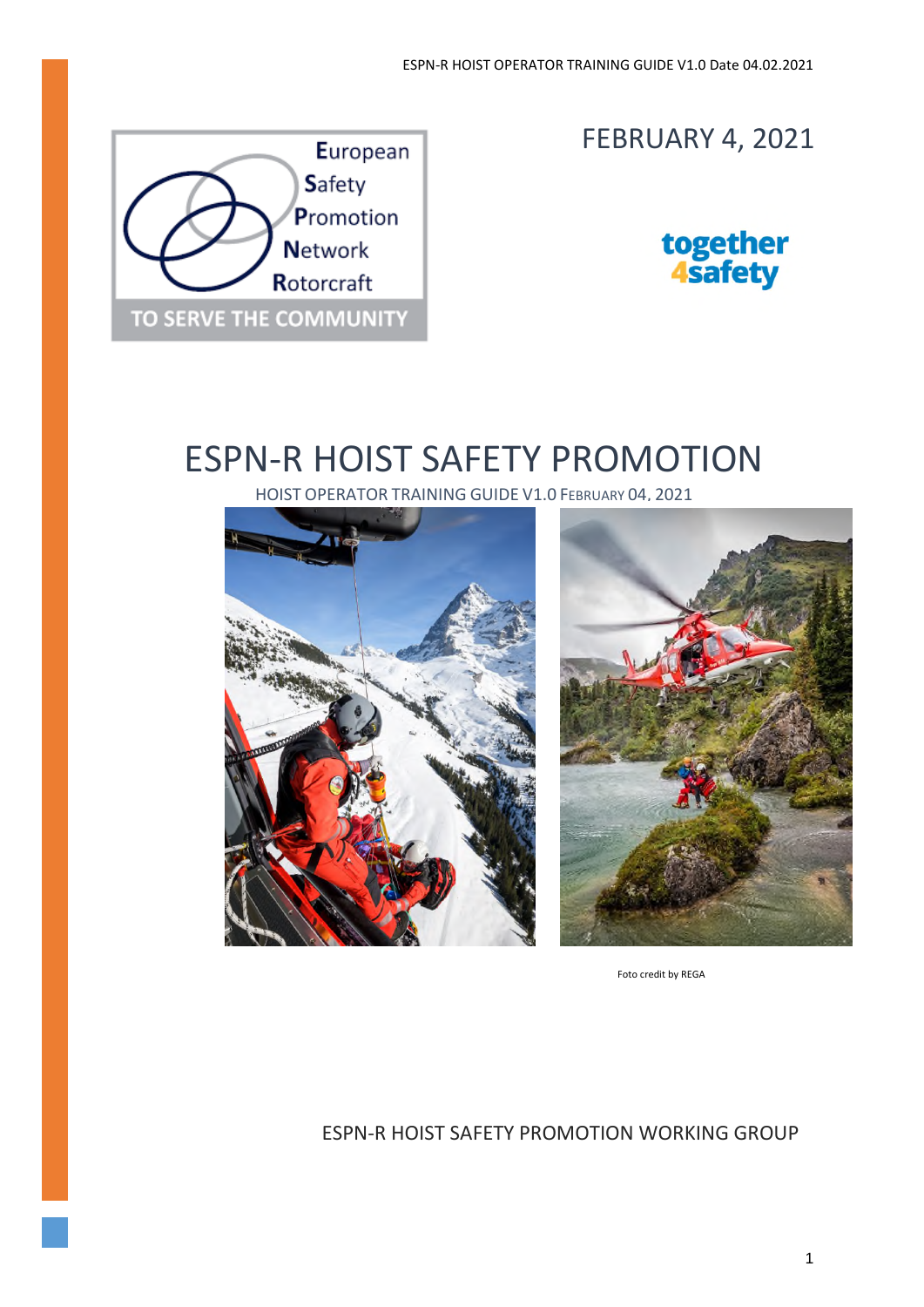### *Preamble:*

*Helicopter Hoist Operations are considered as a full crew mission concept where responsibilities and leadership change within the crew throughout the completion of the mission.* 

*During the flight, Pilots, Hoist Operators, Rescuers, Medical Personnel and other human external cargo (HEC) are identified as a group of interdependent individuals working together to complete a specific task. The Crew, considered as a team, must depend on each other's knowledge, skills, and abilities to achieve the same goal.* 

*This document, which is focused on the Hoist Operator, aims to highlight on the different training phases of the Hoist Operator from ab-initio to Senior Trainer. Considering the interactions with other crewmembers and specificities of the mission, the Hoist Operator training philosophy cannot be limited to the use of the hoist system only. It must cover essential aspects of Helicopter Hoist Operation including, but not limited to, Crew Resources Management, Airmanship etc…* 

*This industry guide does not contradict the AIR OPS regulation (EU) 965/2012, it is furthermore a recommended guideline to create a competence based training scenario from ab initio to senior HHO trainer. This training guide is not legally binding; it was developed by a group of subject matter experts and therefore it should be regarded as a role model.* 

*Helicopter Hoist Operations are very challenging and bear certain risks. In order to enhance safety and efficiency, a proper training of the Hoist Operator shall be promoted and stimulated within the industry.*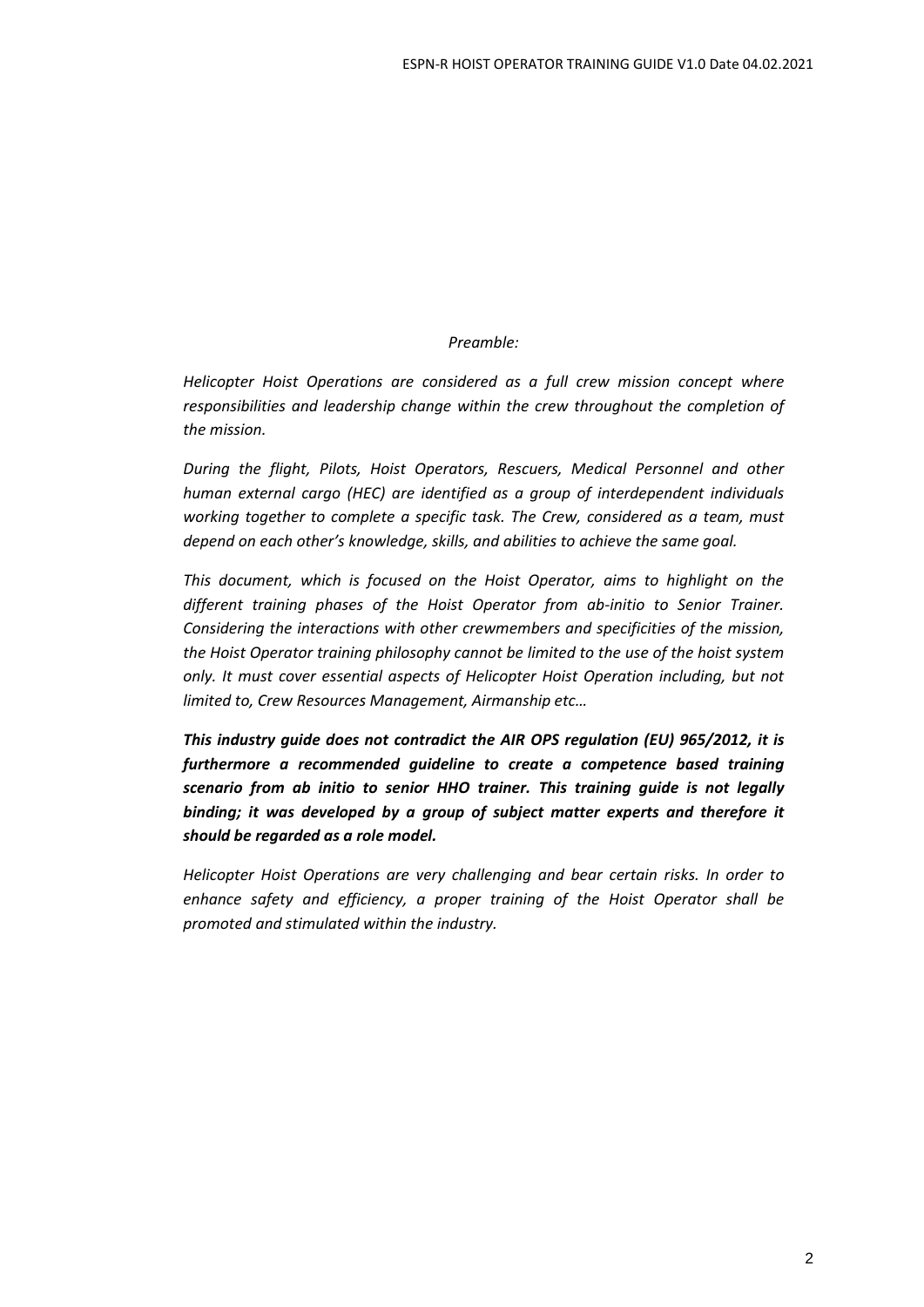| 3.5 MODULE 2-SPECIALIZED ENHANCED TRAINING "BASIC HOIST OPERATOR TECHNICAL CREW MEMBER"  09 |  |
|---------------------------------------------------------------------------------------------|--|
|                                                                                             |  |
|                                                                                             |  |
|                                                                                             |  |
|                                                                                             |  |
|                                                                                             |  |
|                                                                                             |  |
|                                                                                             |  |
|                                                                                             |  |
|                                                                                             |  |
|                                                                                             |  |
|                                                                                             |  |
|                                                                                             |  |
|                                                                                             |  |
|                                                                                             |  |
|                                                                                             |  |
|                                                                                             |  |
|                                                                                             |  |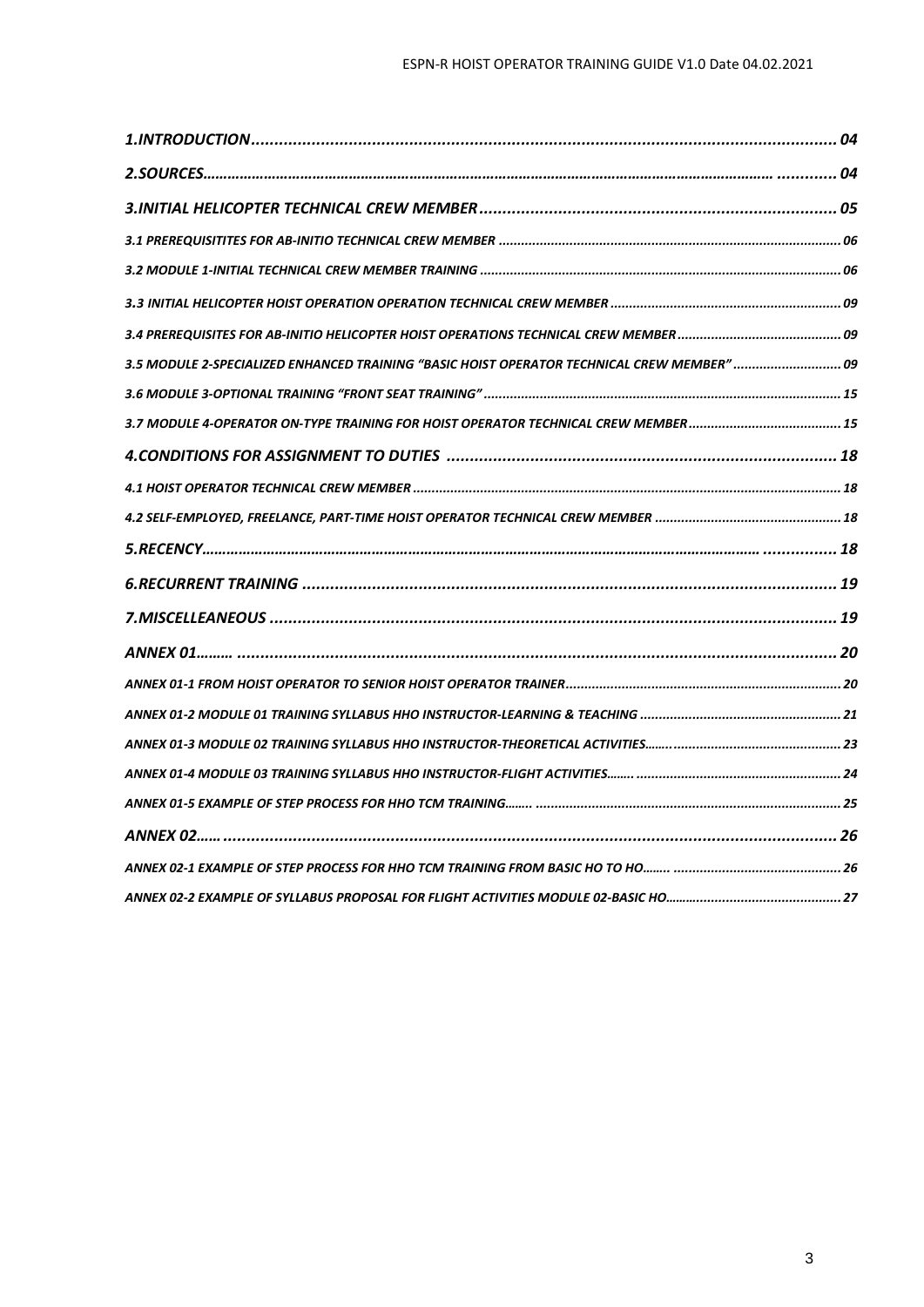### **1. INTRODUCTION**

The aim of this document is to serve as industry guidance for Hoist Operator Technical Crew Member based on the existing regulation (EU) 965/2012 on Air Operations in order to clarify (but not limited to) Hoist Operator prerequisites, training, checking and assignment into duties.

Despite containing a lot of information, "Regulation (EU) 965/2012 on air operations" can lead to differences in interpretation creating an unbalanced level of standardization within Europe. Moreover, this phenomenon is enforced because EASA defines Hoist Operator Technical Crew Member "training and checking" in an AMC (AMC1 SPA.HHO.130 (f) (1)) without license requirement.

From this statement the ESPN-R Hoist Safety Promotion working group would like to highlight the significant need to enrich this growing market of Helicopter Hoist Operations (HEMS, off shore wind energy, etc.) and address a potentially increasing number of occurrences, by creating a hoist operator training guide in order to increase safety in hoist operations of all types. Furthermore, another aim is to clearly define the duties and responsibilities of the Hoist Operator Technical Crew Member through the creation of a harmonized Hoist Operator Training Guide.

This recommendation may have an impact on operators who are involved in helicopter hoist rescue operations, but also operators that are perform hoisting at offshore wind turbines and also maritime-pilot transfer operations, if not complying yet with the herein proposed training recommendations. National authorities, OEM (*Original Equipment Manufacturers)* and ATO *(Aviation Training Organization)* might be associated to this initiative to define clearly training and checking requirements.

In addition, in order to avoid confusion with other ESPN-R working groups, this document will only cover Hoist Operator Technical Crew Member prerequisites, training, checking and assignment into duties and will not cover the peculiarities of HEMS and NVIS Technical Crew Members. However, the Hoist Safety Promotion working group recommend making the exchange of information between the different working groups easier.

In conclusion, by promoting advanced, improved and accurate sets of skills for the Hoist Operator Technical Crew Member it will necessarily improve safety and efficiency in Helicopter Hoist Operations.

*Note: For operators with proven/existing experience: the grandfathering of standards need to be carefully considered. For newly, to be trained hoist operators the changed guidelines enable more opportunities to maintain and obtain justified and documented permission of the respective operation.* 

*A "grandfathering right" is foreseen to be accepted to experienced Hoist Operators with the target to being not detrimental to the overall safety target. It is to be evaluated on a case-by-case basis and credits should be permitted on basis of proportionality in considering several criteria.* 

### **2. SOURCES**

- o *(EU) 965/2012 on Air Operations;*
- o *BG\_Verkehr\_DGUV\_I\_214-911*
- o *BAZL Flughelfer Syllabus;*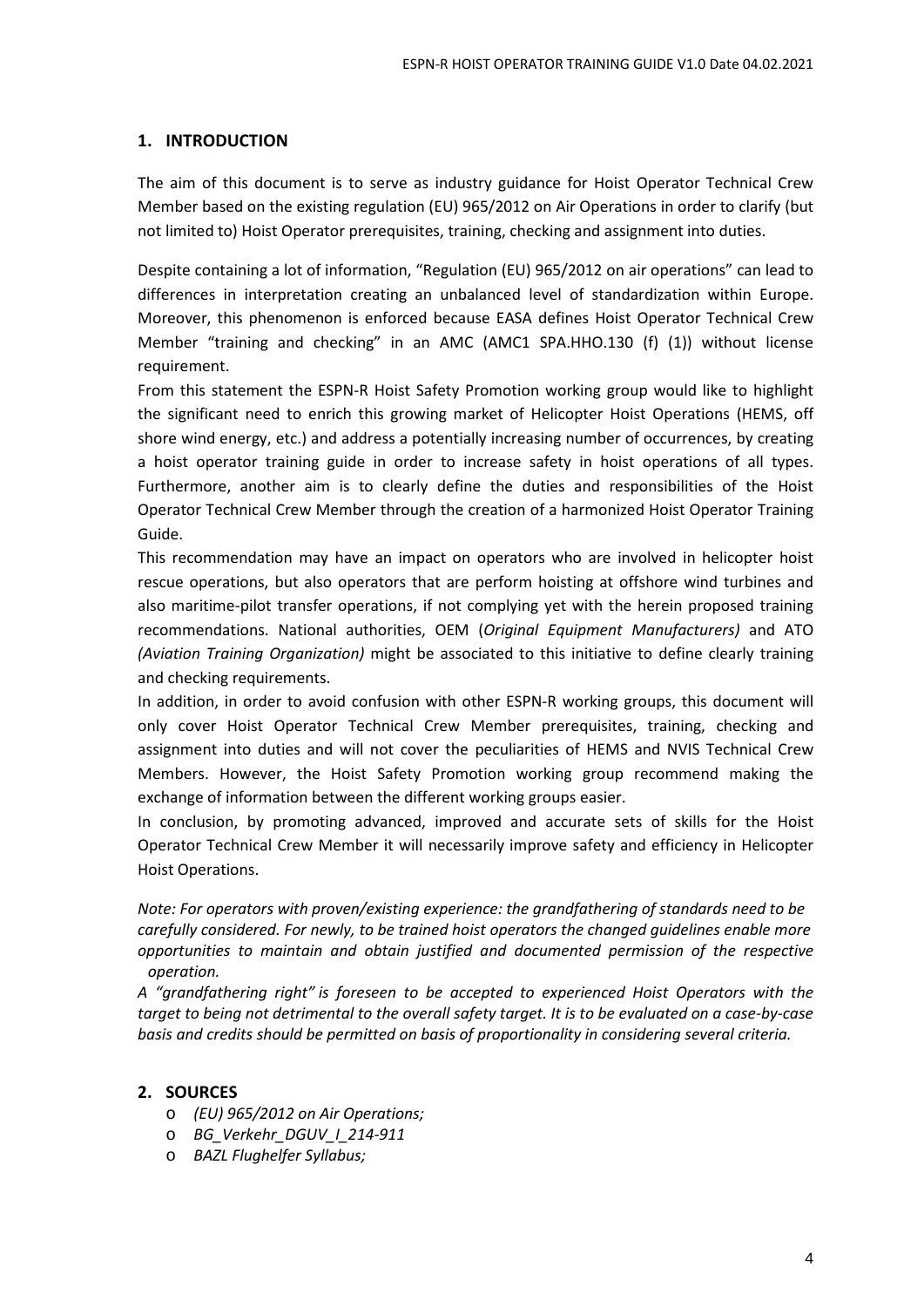### **3. INITIAL HELICOPTER TECHNICAL CREW MEMBER (ab-initio TCM)**

Considering the already existing EASA set of regulations, the ESPN-R Hoist Operation Safety Promotion group suggest and recommend a more effective "modular" way to train ab-initio TCM.

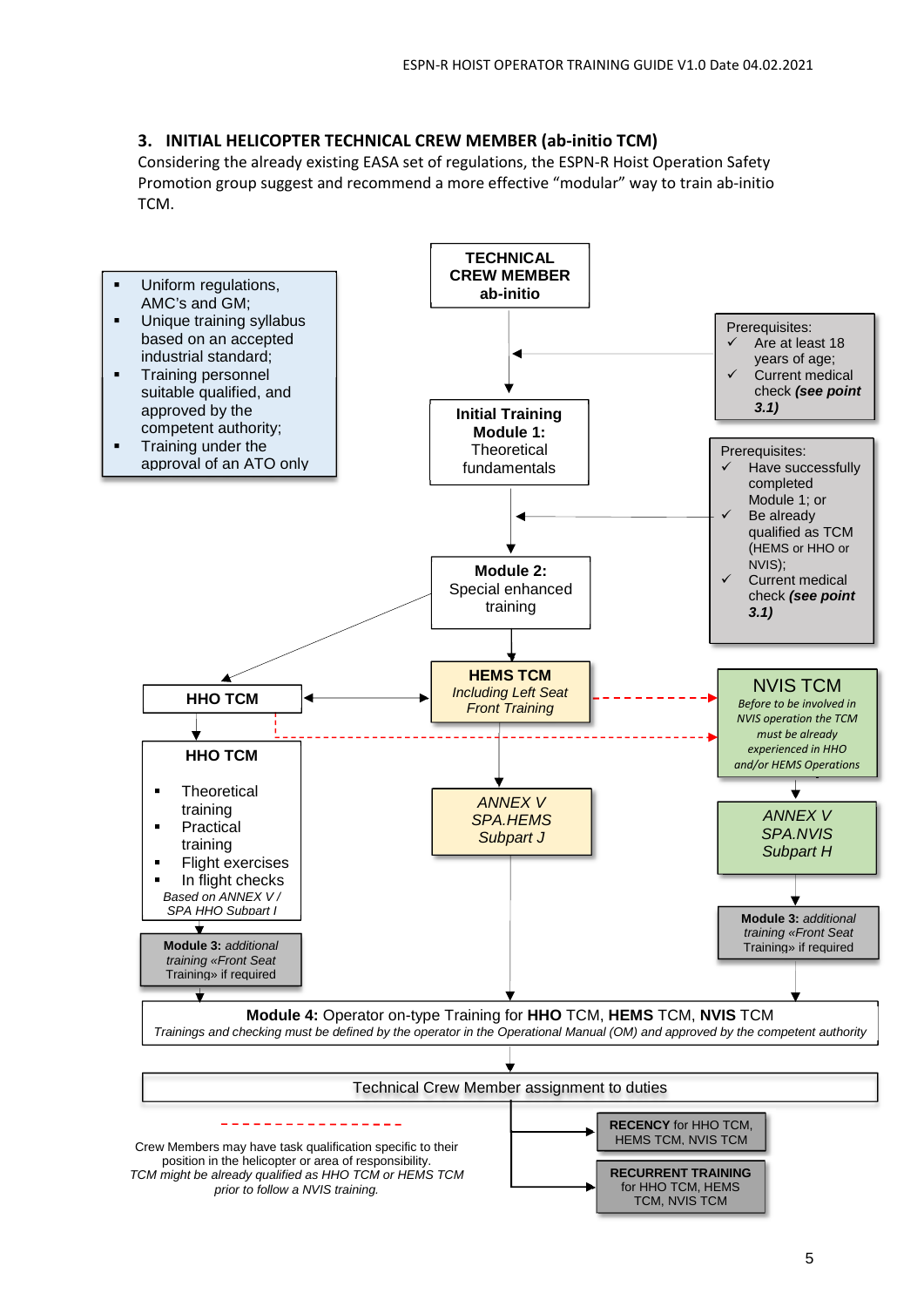- SPA.HHO.130 (a): The operator shall establish criteria for the selection of flight crew members for the HHO task. ESPN-R:" The operator shall establish criteria for the selection of the Technical Crew Member as for Flight Crews Members".
- Module 3: For single Pilot operation only and according to the aircraft configuration. If required, this module must be followed as per HEMS Technical Crew Member training (AMC1 SPA.HEMS 130(e)).
- A credit-program may be developed by the operator for Technical Crew Member. According to the previous working experience, it might be possible for the ab-initio TCM to validate parts of the module 1. Also, concerning the HHO Technical Crew Member, a "Grand Father Law" program might be developed for already experienced Hoist Operators.

### **3.1 Prerequisites for ab-initio Technical Crew Member**

In order to be accepted in an initial HHO TCM training the candidate shall fulfil the following requirements:

(1) Are at least 18 years of age;

(2) Holds a medical check in accordance with medical requirements, e.g. Medical class 2 or occupational medical examination (per local requirements, **e.g.** G41 for German standards  $\rightarrow$ link)

### **3.2 Module 1 - Initial Technical Crew Member Training –** *ref: ORO.TC.115*

The definition of module 1 is developed considering a European ab-initio student without any experience neither in helicopter operation nor in aviation in general.

Following the (EU) ORO.TC.115, the ESPN-R suggest common Guidelines, creating by this way a shared basis of theoretical fundamentals knowledge for all TCM prior to be involved in more advanced training in HHO, HEMS and NVIS.

*The responsibility to provide the training belongs to the Operator. However, the ESPN-R recommends the use of third parties (i.e. an ATO certified for this type of training) to guarantee a high level of standardization.* 

Prior to beginning the Basic Hoist Operator (or HEMS, or NVIS) training the ab-initio Technical Crew Member must be trained on the following topics:

#### Theoretical Fundamentals:

Training should include Human Factors subjects such as mission preparation, risk assessment and mitigation, briefings / debriefings, procedures and check lists, verifications (checks, double checks and cross-checks), using proper tooling, attitudes: how to avoid risk taking, banalization of violations, team pressure (clannish structure), and perhaps basic physiological factors (e.g. involved in being afraid of heights, spinning effects), occurrence reporting, etc.;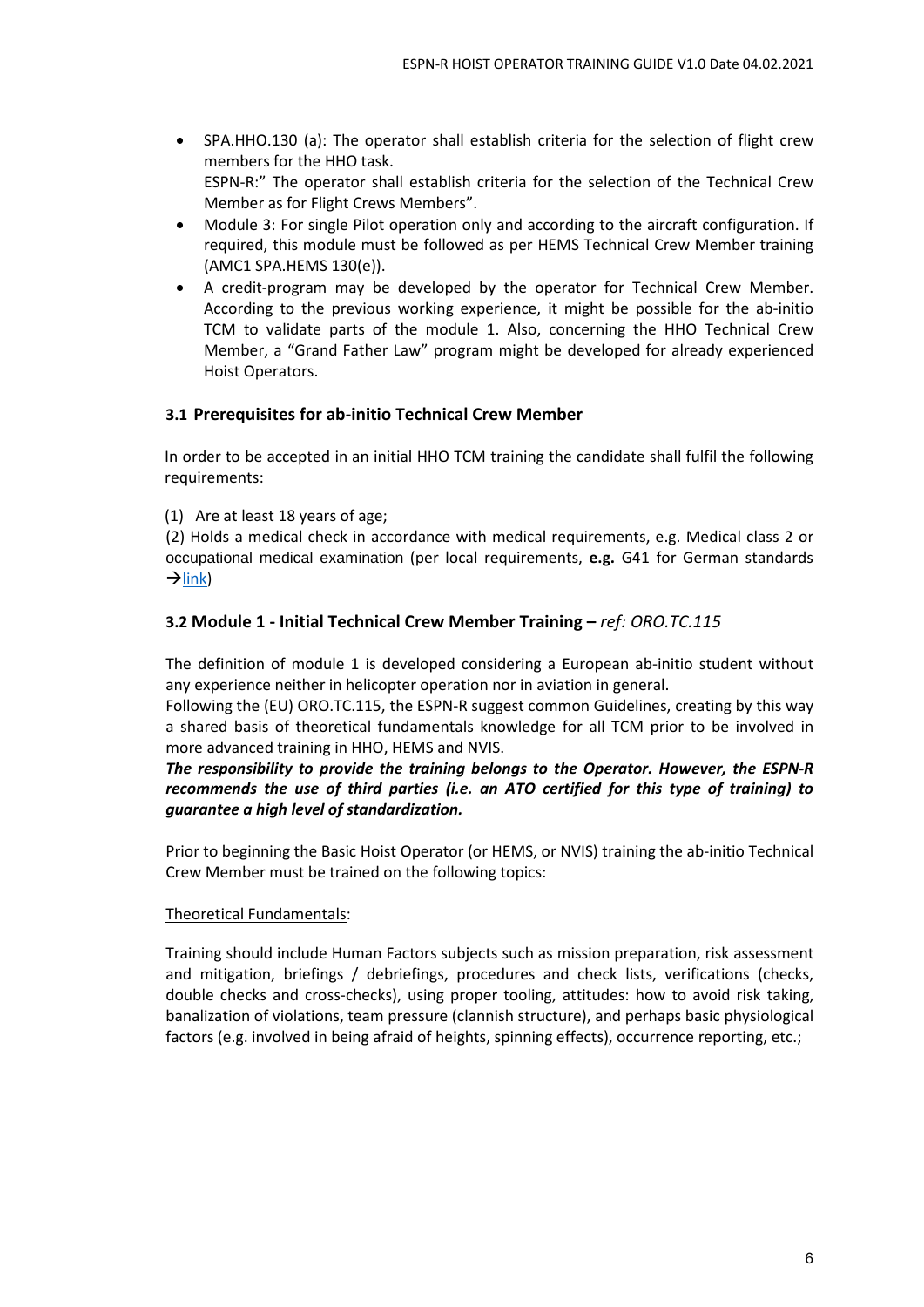|              |                                                                   |                                                                                                                                                                                                                                                                                                                                                                                                                                                    | Guideline for        |                                                                         |
|--------------|-------------------------------------------------------------------|----------------------------------------------------------------------------------------------------------------------------------------------------------------------------------------------------------------------------------------------------------------------------------------------------------------------------------------------------------------------------------------------------------------------------------------------------|----------------------|-------------------------------------------------------------------------|
| Module $1^1$ | Topics to be covered                                              | Contents (not limited to)                                                                                                                                                                                                                                                                                                                                                                                                                          | recommended          | References                                                              |
|              |                                                                   |                                                                                                                                                                                                                                                                                                                                                                                                                                                    | duration of training |                                                                         |
| Module 1.1   | Basic airmanship and aviation basic<br>knowledge                  | General aviation theory (including aviation<br>$\bullet$<br>weather);<br>Helicopter, theory of flight;<br>Aviation terminology;<br>Aviation regulations;<br>Duties and responsibilities required of TCM.                                                                                                                                                                                                                                           | 40 hours             | Regulation (EU)<br>965/2012 on air<br>operations<br>AMC1 ORO.TC.115 (1) |
| Module 1.2   | <b>Communication and Crew</b><br><b>Resources Management</b>      | Communication between TCM and flight<br>$\bullet$<br>crew members including common language<br>and terminology;<br>Relevant CRM elements of ORO.FC 115 and<br>215.                                                                                                                                                                                                                                                                                 | 20 hours             | Regulation (EU)<br>965/2012 on air<br>operations<br>AMC1 ORO.TC.110(a)  |
| Module 1.3   | Safety on helicopter including<br>firefighting and smoke training | Individual protection (PPE);<br>$\bullet$<br>The typical danger area of helicopter;<br>$\bullet$<br>Safety on board;<br>$\bullet$<br>In flight hazards;<br>The classification of fires and the<br>$\bullet$<br>appropriate type and techniques of<br>application of extinguishing agents, the<br>consequences of misapplication, and of use<br>in a confined space;<br>The general procedures of ground-based<br>emergency services at aerodromes. | 6 hours              | Regulation (EU)<br>965/2012 on air<br>operations<br>AMC1 ORO.TC.115 (2) |
| Module 1.4   | Aero-medical aspects of the flight<br>and first aid               | Physiological effects of flying;<br>$\bullet$<br>Instruction on first aid and the use of first-<br>$\bullet$<br>aid kits.                                                                                                                                                                                                                                                                                                                          | 6 hours              | Regulation (EU)<br>965/2012 on air<br>operations<br>AMC1 ORO.TC.115(6)  |
| Module 1.5   | Emergency training and use of                                     | Emergency egress;<br>$\bullet$<br>Reaction to emergencies involving fire and                                                                                                                                                                                                                                                                                                                                                                       | 8 hours              | Regulation (EU)<br>965/2012 on air<br>operations                        |

### **Module 01 - Theoretical Fundamentals, Initial Technical Crew Member Training:**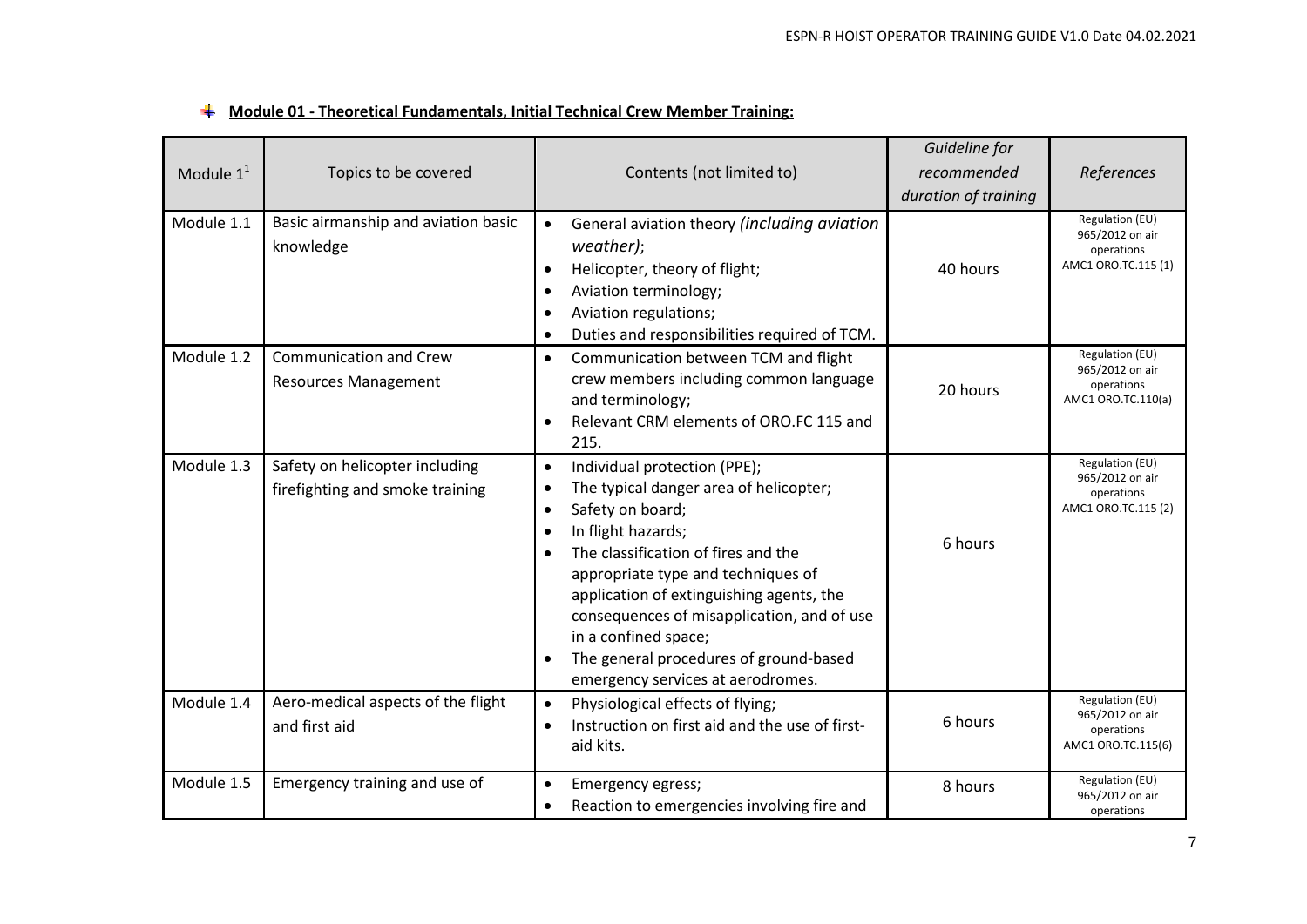|                                                             | emergency equipment                                                                                                   | smoke and identification of the fire sources.                                                                          |       | AMC1 ORO.TC.115 (2)                                                                               |
|-------------------------------------------------------------|-----------------------------------------------------------------------------------------------------------------------|------------------------------------------------------------------------------------------------------------------------|-------|---------------------------------------------------------------------------------------------------|
| Module 1.6<br>As required<br>for<br>assignment<br>into duty | Survival training appropriate to the<br>type and area of operation                                                    | Sea;<br>Mountain:<br>Polar;<br>Jungle;<br>Desert.                                                                      |       | Regulation (EU)<br>965/2012 on air<br>operations<br>AMC1 ORO.TC.115 (3)<br>$+ (5)$                |
| Checks                                                      | Theoretical fundamentals training<br>for Technical Crew Member is<br>validated after completion of a<br>written test. | Multiple-choice Questions: 100 questions<br>covering the different topics.<br>75% of correct answers to pass the exam. | 01:30 | Regulation (EU)<br>965/2012 on air<br>operations<br>AMC1 ORO.TC.110 (4)<br><b>ESPN-R Proposal</b> |

*<sup>1</sup>Elements of training that require individual practice may be combined with practical checks.* 

### **Initial personal airborne evaluation:**

In order to familiarize the trainee, a minimum of one flight shall be performed to evaluate how the ab-initio TCM candidate is behaving in flight.

|                        | Topics to be covered                                                                     | Contents (not limited to)                                                                               | Guideline for<br>recommended<br>duration of training | References                                                                  |
|------------------------|------------------------------------------------------------------------------------------|---------------------------------------------------------------------------------------------------------|------------------------------------------------------|-----------------------------------------------------------------------------|
| personal<br>evaluation | The aim of the flight is to assess<br>the initial capabilities of the ab-<br>initio TCM. | Assess:<br>Potential motion sickness;<br>$\bullet$<br>Fear of heights;<br>Vertigo;<br>Basic airmanship. | 1-2 hours in<br>different flight                     | N/A<br>Company internal<br>evaluation/recruitment<br>process, if applicable |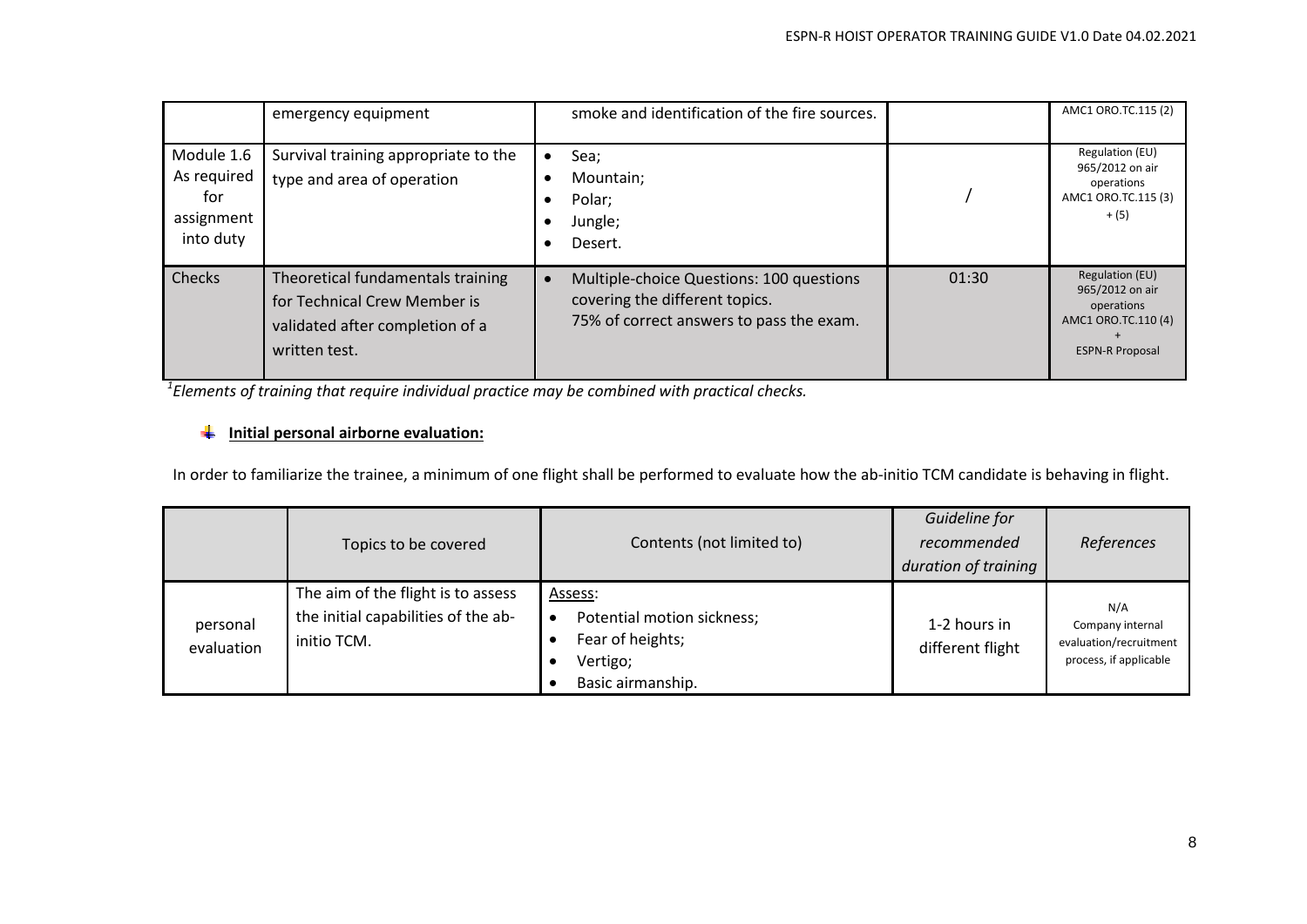### **Trainers:**

The Initial TCM theoretical fundamentals training shall be provided by an experienced and qualified Technical Crew Member approved by the operator.

The ESPN-R Hoist Safety Promotion working group suggest to clarify this point adding in the actual set of standards a dedicated "Trains the Trainers" for Technical Crew Member. See Annex 01.

*Prior to be involved as Instructor for the company the Hoist Operator will have to be evaluated considering several criteria.* 

#### *Recommended criteria to become a Hoist Operator Instructor (Annex 01):*

- Passed annual company assessments;
- Passed CRM trainer course;
- Passed a teaching (theoretical) and training skills (practical) course;
- Have *five years of full time experience* in the operator specific types of hoist operation;
- Have successfully performed minimum *500 hoist (HEC) Hoist <sup>6</sup> Cycles as described in this document.*

### **3.3 Initial Helicopter Hoist Operation Technical Crew Member**

*This chapter will cover only HHO TCM but the same process could be applied to HEMS TCM and NVIS TCM.* 

### **3.4 Prerequisites for ab-initio Helicopter Hoist Operations Technical Crew Member**

- Have successfully completed the module 1, "Fundamentals Training" initial Technical Crew Member; or
- be already qualified as "HEMS TCM" (with a valid Initial TCM qualification); and/or be already qualified as "NVIS TCM" (with a valid Initial TCM qualification);
- Holds medical check in accordance with medical requirements to EASA Air OPS 965", e.g. Medical class 2 or industrial medical check (per local requirements, e.g. G41 for German standards  $\rightarrow$  link)

### **3.5 Module 02** *-* **Specialized Enhanced Training<sup>2</sup> "Basic Hoist Operator Technical Crew Member" – SPA.HHO.130(f)(1)**

After completion of the initial TCM training the ab-initio Hoist Operator must follow a basic Hoist Operator training provided by the operator or an ATO certified for this type of training. The ESPN-R recommend the use of third parties to guarantee a high level of standardization.

If available, the ab-initio HHO TCM could perform part of the initial flight activity on hoist operation simulation devices like procedural tower, HHO dynamic simulator or using Virtual Reality. It may increase safety and efficiency and will reduce environmental impact and training costs.

Whatever could be the Hoist Operation simulator it shall be assessed (a performance based approach is recommended) by the organization / operator in order to provide credits to the training.

This training program is not helicopter "type" related and can be provided on any certified helicopter fitted with a hoist as per SPA.HHO 110 & AMC1 SPA.HHO.110 (a).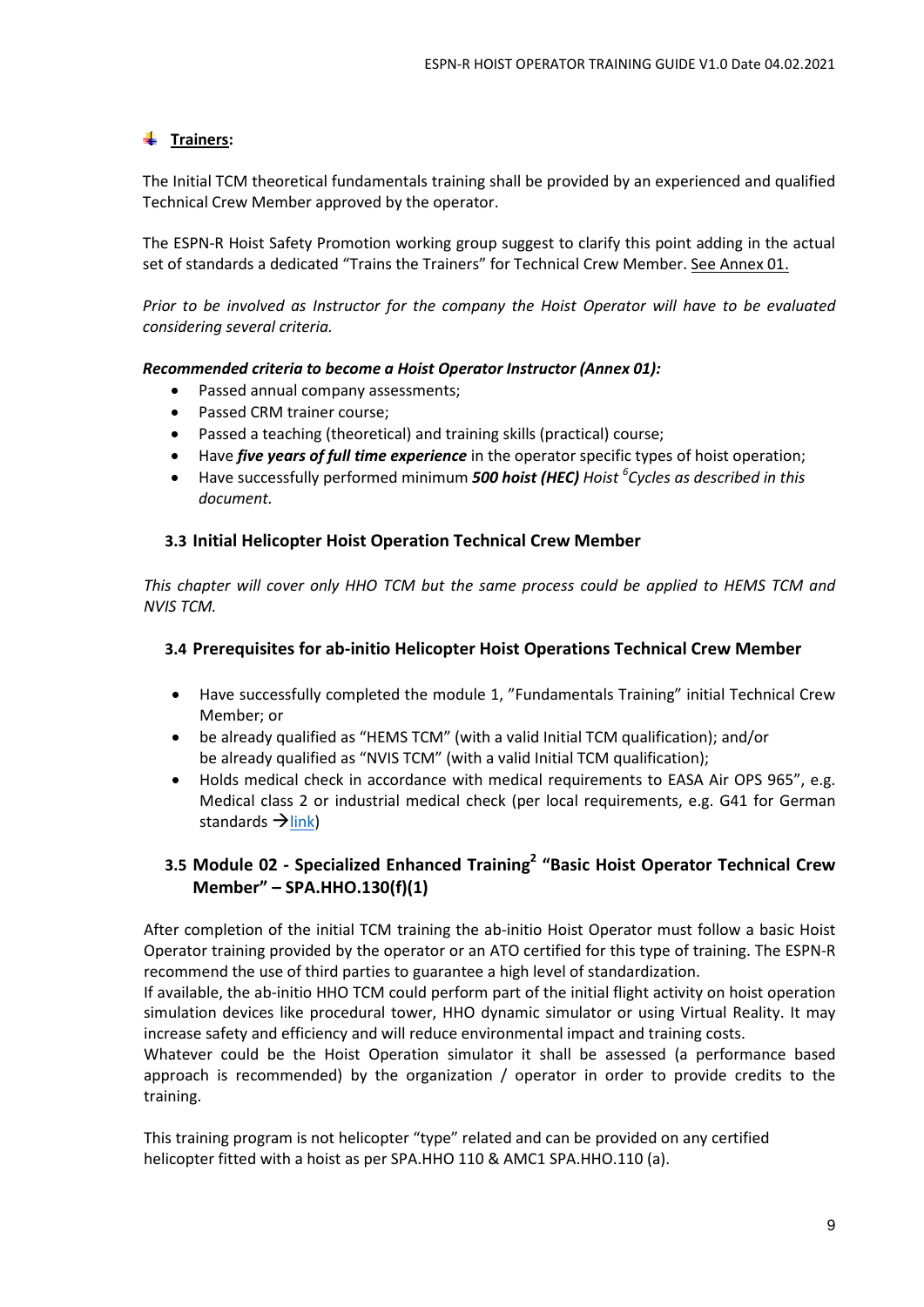Also ESPN-R recommend to not perform combined activities with an HHO ab-initio pilot (it could lead to negative/non-efficient training) and that the full training program shall be ended within 2 months (training efficiency).

After completing the "Specialized Enhanced Training" the trainee will be released with a basic Hoist Operator qualification and will be cleared to proceed through the Operator Specific Training (on helicopter type and mission/procedure/equipment specifics). For the flight training syllabus see ANNEX 02.

*2* "*Specialized Enhanced Training", state for: HHO or HEMS or NVIS Technical Crew Member.*

### **Training objectives:**

The students will be provided with the information and instructions necessary to safely perform basic hoist operations. The students will receive theoretical and practical knowledge about the optional equipment as described below. To operate the hoist in accordance with the requirements of the appropriate flight manual and hoist manufacturer's operator manual, when applicable. The students will be familiar with the hoist operation procedures and be able to use it practically under normal and emergency/abnormal conditions.

The student will be able to perform, NHEC, single (and double) HEC lifts, in clear and confined areas.

### Note:

Existing regulation (EU) 965/2012 on Air Operations (SPA-HHO.130(d)) specifies that a hoist cycle shall include a transition to and from the hover. Ideally, one hoisting down and up of the hook with either delivering or picking up a person or an object to or from a surface (land, sea, deck, raft etc…).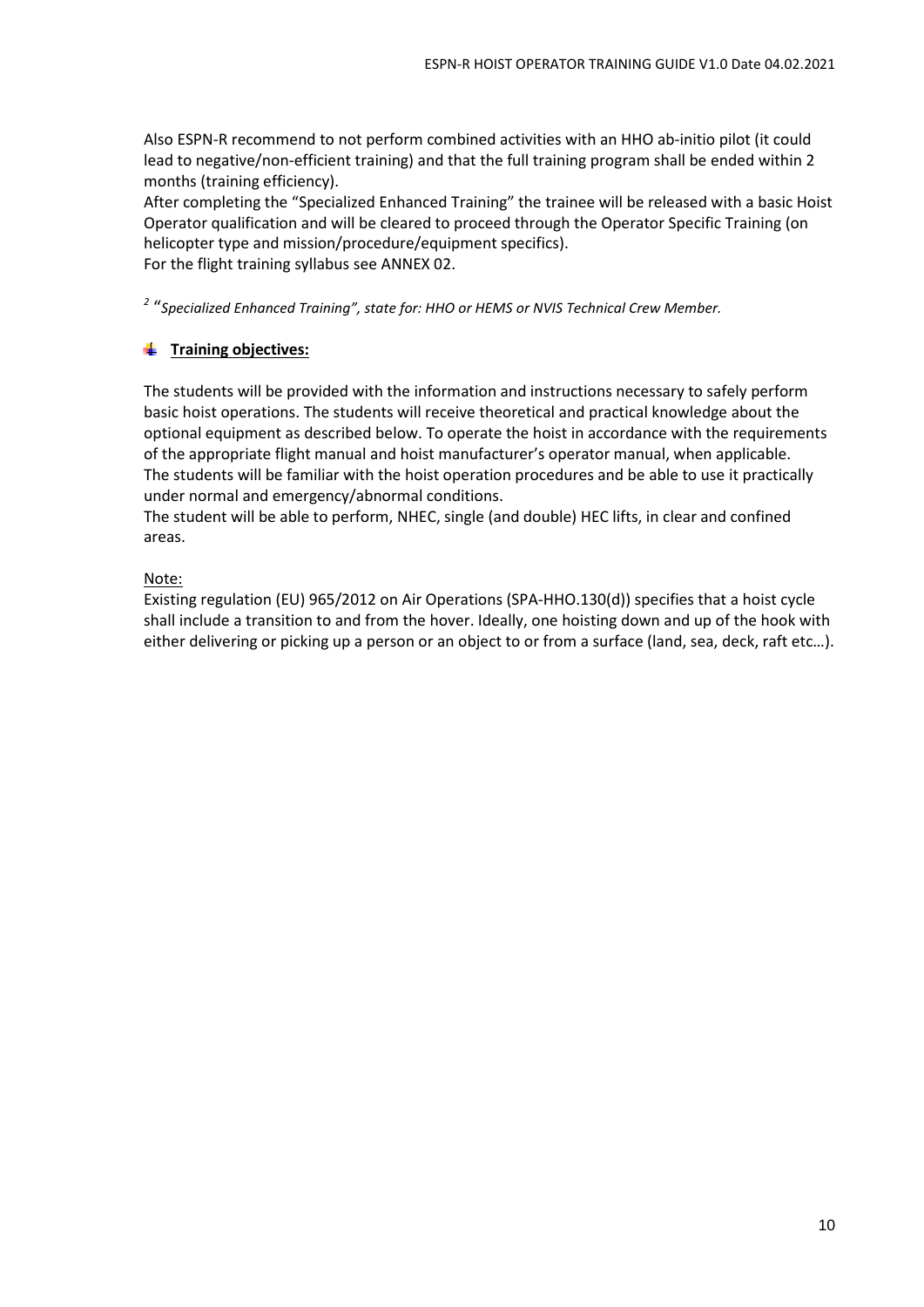| Module $2^3$ | Topics to be covered<br>(not limited to)                                                                                                                                                                                                                                                                                                                                                                                                                                                                                                                               | Contents (not limited to)                                                                                                                                                                                                                                                                                                                                                                                                                                                                                                                                                                                                                                                                                                                                                                                                                   | Guideline for<br>recommended<br>duration of training | references                                                                                                 |
|--------------|------------------------------------------------------------------------------------------------------------------------------------------------------------------------------------------------------------------------------------------------------------------------------------------------------------------------------------------------------------------------------------------------------------------------------------------------------------------------------------------------------------------------------------------------------------------------|---------------------------------------------------------------------------------------------------------------------------------------------------------------------------------------------------------------------------------------------------------------------------------------------------------------------------------------------------------------------------------------------------------------------------------------------------------------------------------------------------------------------------------------------------------------------------------------------------------------------------------------------------------------------------------------------------------------------------------------------------------------------------------------------------------------------------------------------|------------------------------------------------------|------------------------------------------------------------------------------------------------------------|
| Theoretical  | Limitations;<br>$\bullet$<br>Hoist system (advance or general<br>$\bullet$<br>description);<br>Aircraft and equipment preparation;<br>$\bullet$<br>Normal and emergency procedures;<br>$\bullet$<br>Inter-communication and radio-<br>$\bullet$<br>equipment;<br>Safety during hoist operation;<br>$\bullet$<br>Risk assessment method;<br>$\bullet$<br>Situation awareness;<br>$\bullet$<br>CRM and crew coordination concept<br>$\bullet$<br>specific to HHO;<br>Hoist system description will be done on<br>type (advance) or not on type (general<br>description). | General aircraft limitations;<br>Effect of the movement of personnel on<br>the center of gravity and mass during<br>HHO;<br>Effect of the movement of personnel on<br>performance during normal and<br>emergency flight conditions;<br>Fitting and use of the hoist;<br>Personal Protective Equipment (PPE)<br>specific to HHO;<br>Preparing the helicopter and hoist<br>٠<br>equipment for HHO,<br>The duties and responsibilities in the<br>HHO role;<br>Techniques for guiding Pilots over HHO<br>٠<br>sites;<br>Techniques for handling HHO<br>passengers;<br>Area reconnaissance;<br>Normal hoist procedures;<br>Knowledge of emergency hoist<br>equipment;<br>Hoist system emergency procedures (i.e.<br>mechanical, electrical, etc.);<br>Abnormal situations (i.e load spinning<br>and/or swinging, loss of communication,<br>etc); | 30 hours                                             | Regulation (EU)<br>965/2012 on air<br>operations<br>AMC1<br>SPA.HHO.130(f)(1)(c)<br><b>ESPN-R PROPOSAL</b> |

### **Module 02 - Specialized Enhanced Training – Basic Hoist Operator Technical Crew Member:**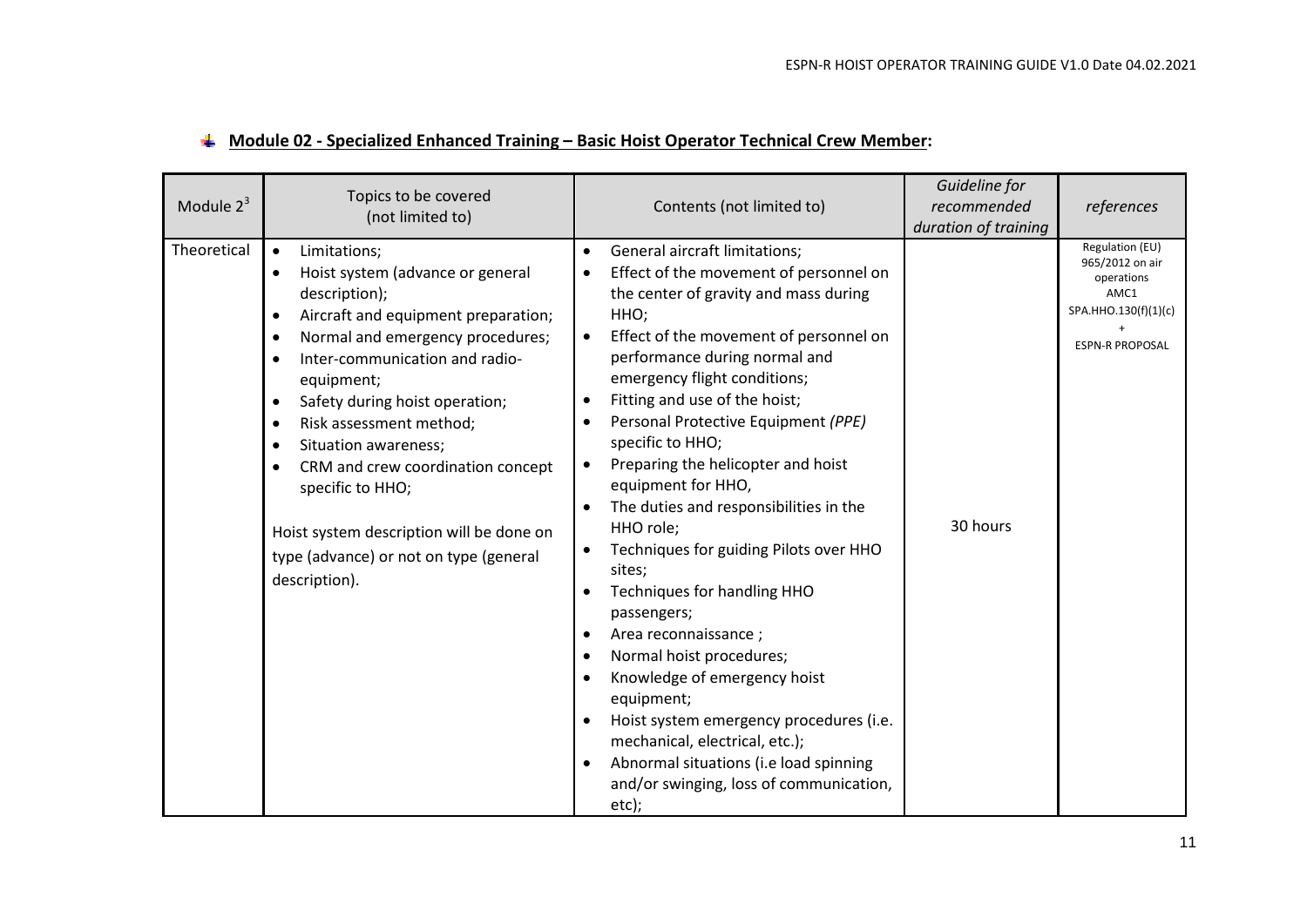| Practical                                                                                                    | Hoist system;<br>$\bullet$<br>Aircraft and equipment preparation;<br>$\bullet$                                                                                                                                                                                                                                                                                                                                                                                                                                                                                                                                                       | Aircraft malfunctions and emergency<br>procedures;<br>Safety around the helicopter (Danger of<br>static electricity discharge, Awareness of<br>specific dangers relating to the operating<br>environment, collision avoidance);<br>Hoist system description on real aircraft;<br>Handling of hoist control;<br>Hoist pre-flight checks;<br>6 hours<br>Handling of PPE;<br>Cabin and equipment preparation;<br>Operation of inter-communication and<br>radio equipment;                                                                                                                                                                                                                                                                       | <b>ESPN-R PROPOSAL</b>                                                                                            |
|--------------------------------------------------------------------------------------------------------------|--------------------------------------------------------------------------------------------------------------------------------------------------------------------------------------------------------------------------------------------------------------------------------------------------------------------------------------------------------------------------------------------------------------------------------------------------------------------------------------------------------------------------------------------------------------------------------------------------------------------------------------|----------------------------------------------------------------------------------------------------------------------------------------------------------------------------------------------------------------------------------------------------------------------------------------------------------------------------------------------------------------------------------------------------------------------------------------------------------------------------------------------------------------------------------------------------------------------------------------------------------------------------------------------------------------------------------------------------------------------------------------------|-------------------------------------------------------------------------------------------------------------------|
| Flight<br>A draft<br>syllabus for<br>the flight<br>activity is<br>available<br>for example<br>in ANNEX<br>02 | -Day operations only-<br>-On-shore operations only-<br>Crew preparation;<br>$\bullet$<br>Aircraft and equipment preparation;<br>$\bullet$<br>Use of the hoist, normal and<br>$\bullet$<br>emergency procedures;<br>Use of ICS;<br>$\bullet$<br>Check and use of PPE and other<br>$\bullet$<br>equipment;<br>Basic principles of voice<br>$\bullet$<br>communication/marshalling;<br>Techniques for guiding pilots over<br>$\bullet$<br><b>HHO</b> sites<br>Clear <sup>4</sup> area hoist operations;<br>$\bullet$<br>Non HEC lifts;<br>$\bullet$<br>HEC lifts;<br>$\bullet$<br>CRM and crew coordination concept<br>specific to HHO. | Pre-flight briefing;<br>$\bullet$<br>An estimated<br>Preparing the helicopter and specialist<br>minimum of 50<br>equipment for HHO;<br>hoist <sup>6</sup> cycles should<br>Weight and center of gravity<br>be performed by<br>management;<br>the ab-initio Hoist<br>Operation of inter-communication and<br>Operator<br>radio equipment;<br>(25 NON-HEC+25<br>Performed hoist checks and pre-<br>HEC).<br>winching checks;<br>Guidance over HHO sites;<br>$\bullet$<br>Standard winching circuit;<br>Aircraft positioning using standard<br>phraseology between Hoist Operator<br>and Pilot;<br>Horizontal and vertical rotor and tail<br>clearance;<br>Operation of hoist equipment;<br>Non HEC single lift (use of load) on clear<br>area; | Regulation (EU)<br>965/2012 on air<br>operations<br>AMC1<br>SPA.HHO.130(f)(1)(c)<br>$+$<br><b>ESPN-R PROPOSAL</b> |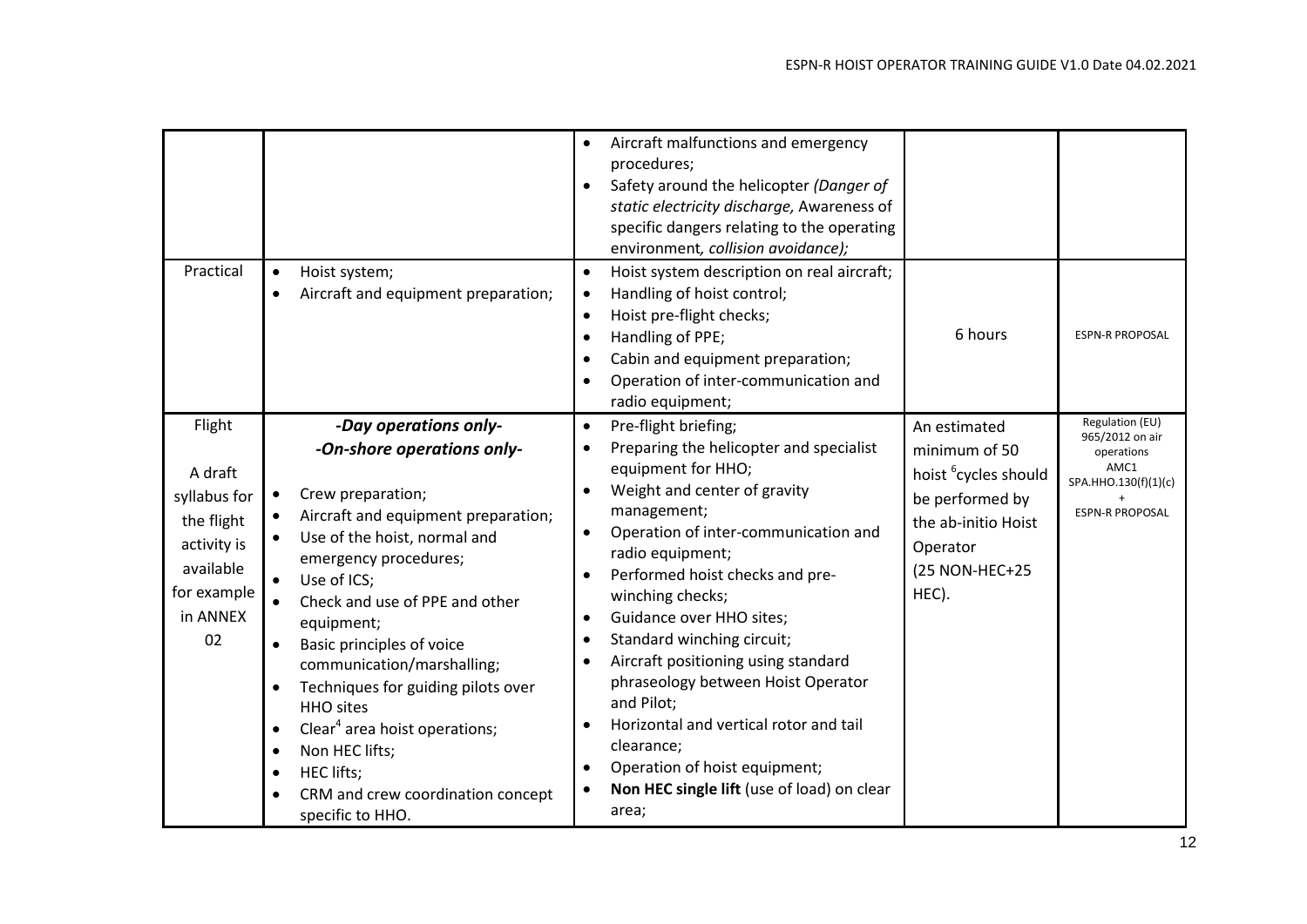|                       | <sup>4</sup> according to the ab-initio Hoist Operator<br>progression, it might be possible to<br>perform confined area winching.                                                                                                          | $\bullet$<br>$\bullet$<br>$\bullet$ | Hoist malfunctions and emergency<br>procedures (i.e.: mechanical, electrical,<br>loss of communication, etc.);<br>Aircraft malfunctions and emergency<br>procedures, including simulation of an<br>engine failure;<br><b>HEC Single and double lifts;</b><br><b>HEC Single and double lifts;</b><br>Techniques for handling HHO passenger;<br>Standard hand signals;<br>Control of the swing and spinning<br>avoidance;<br>Area reconnaissance, detection of<br>specific dangers relating to the operating<br>environments (Risk assessment method);<br>Elements of CRM like decision making,<br>situation awareness (not limited to);<br>De-briefing. | The training<br>concept is based<br>on a competence<br>based and the<br>recommended<br>number of hoist<br>cycles may be<br>reduced or<br>increased, based<br>on the<br>demonstrated<br>performance skill<br>of the student. |                                                                                                                                       |
|-----------------------|--------------------------------------------------------------------------------------------------------------------------------------------------------------------------------------------------------------------------------------------|-------------------------------------|--------------------------------------------------------------------------------------------------------------------------------------------------------------------------------------------------------------------------------------------------------------------------------------------------------------------------------------------------------------------------------------------------------------------------------------------------------------------------------------------------------------------------------------------------------------------------------------------------------------------------------------------------------|-----------------------------------------------------------------------------------------------------------------------------------------------------------------------------------------------------------------------------|---------------------------------------------------------------------------------------------------------------------------------------|
| Theoretical<br>Checks | Specialized Enhanced Training for<br>Technical Crew Member is validated after<br>completion of a written test and a flight<br>check.                                                                                                       |                                     | <b>Multiple Choice Questions: 50</b><br>questions covering the different topics.<br>75% of correct answers to pass the exam.                                                                                                                                                                                                                                                                                                                                                                                                                                                                                                                           | 01 hour                                                                                                                                                                                                                     | Regulation (EU)<br>965/2012 on air<br>operations<br>AMC1 SPA.HHO.130<br>$(f)(1) + AMC1$<br>ORO.TC.110 (4) +<br><b>ESPN-R PROPOSAL</b> |
| Flight<br>checks      | In-flight checking should be performed by<br>day only and on a clear area covering all<br>aspect of the flight training phase<br>including Hoist malfunctions and<br>emergency procedures;<br>The checks have to be performed with<br>HEC. | $\bullet$<br>$\bullet$              | Pre-flight briefing;<br>Preparing the helicopter and specialist<br>equipment for HHO;<br>Communication;<br>Use of the hoist system;<br>Area reconnaissance, detection of<br>specific dangers relating to the operating<br>environments;<br>Guidance over HHO sites;                                                                                                                                                                                                                                                                                                                                                                                    | 1.5 hours                                                                                                                                                                                                                   | Regulation (EU)<br>965/2012 on air<br>operations<br>AMC1 SPA.HHO.130<br>(f)(1)<br>+ AMC1 ORO.TC.110<br>(3)<br><b>ESPN-R PROPOSAL</b>  |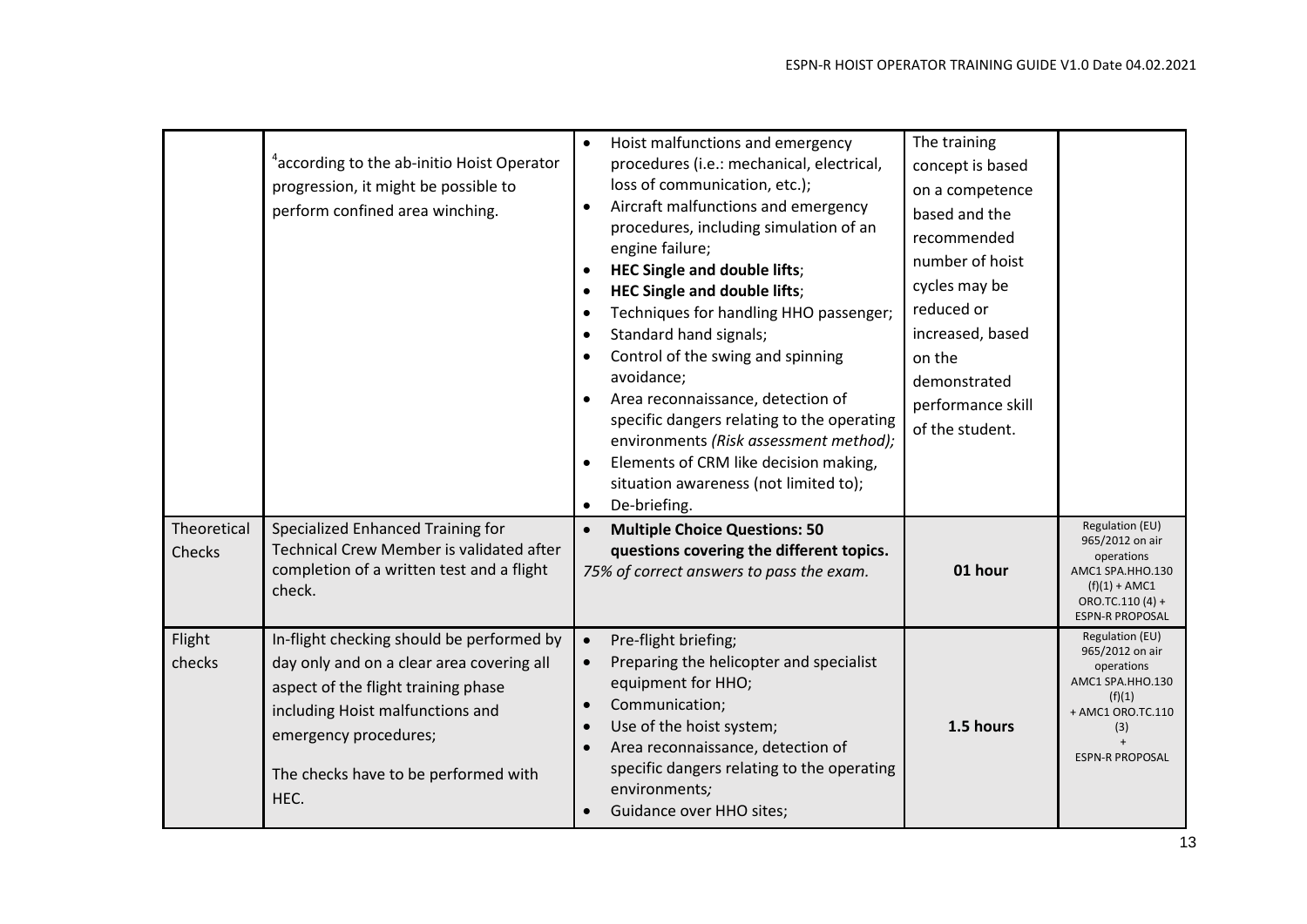| The Hoist Operator trainer can assess the $\vert \bullet \vert$<br>Hoist Operator under supervision with<br>oral checks. |  | Single and/or double HEC lifts<br>Hoist malfunctions and emergency<br>procedures;<br>Situation awareness<br>De-briefing |  |  |
|--------------------------------------------------------------------------------------------------------------------------|--|-------------------------------------------------------------------------------------------------------------------------|--|--|
|--------------------------------------------------------------------------------------------------------------------------|--|-------------------------------------------------------------------------------------------------------------------------|--|--|

 $^3$ As for the flight crew members (SPA-HHO.130) the ESPN-R working group suggests to define a number of minimum hoist  $^6$ cycles to be performed during the specialized enhanced training for Hoist Operator.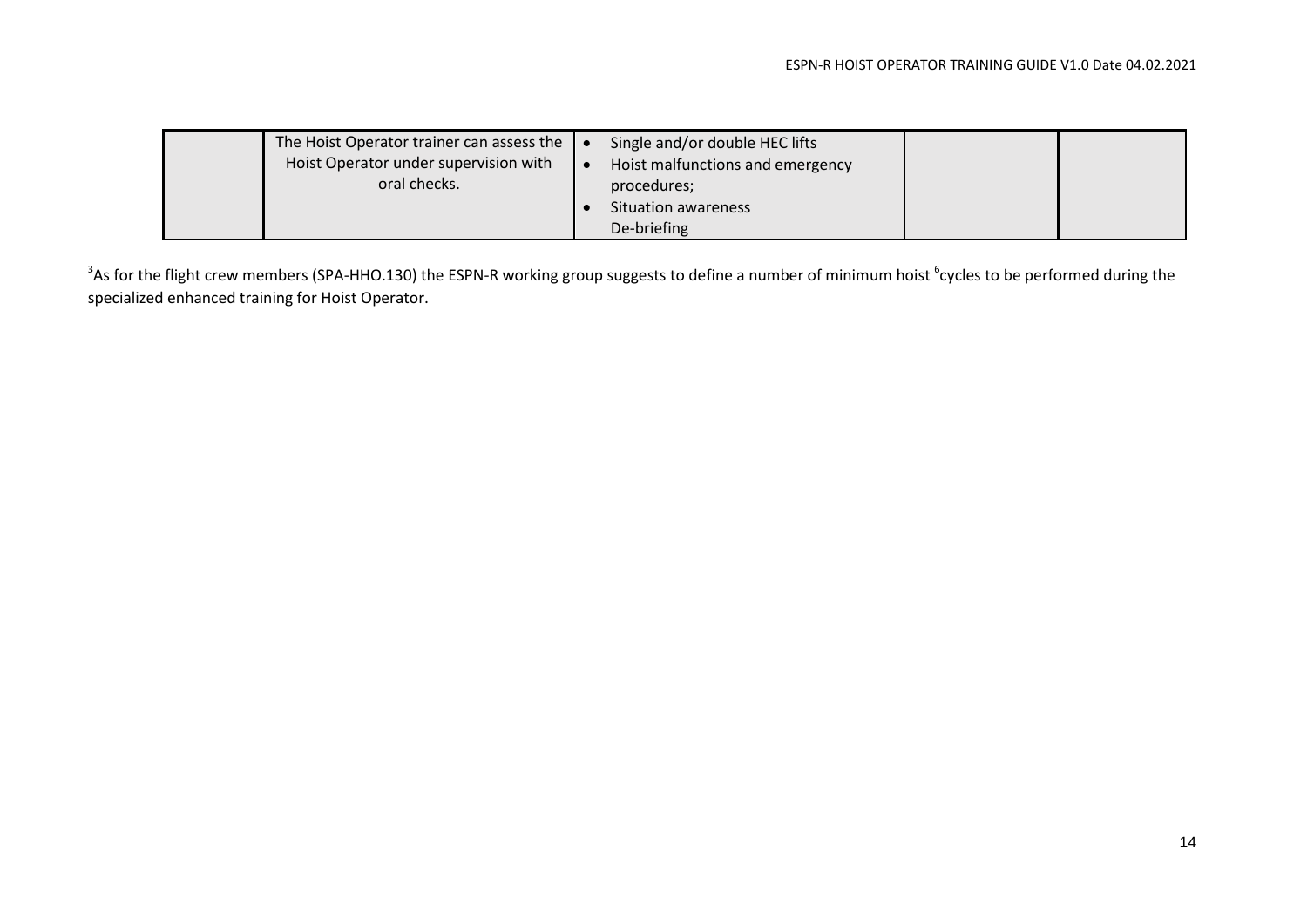### **Trainers:**

The basic Hoist Operator TCM training shall be provided by an experienced and qualified HHO Technical Crew Member.

The ESPN-R Hoist Safety Promotion working group suggests to clarify this point adding in the actual set of standards a dedicated train-the-trainer program for Technical Crew Member  $\rightarrow$  see Annex 01/ flow chart /3.2 Trainers.

#### **Optional training:**  -∎

Following the "Special Enhanced Training" and prior to be involved in the "Operator on-type Training" it is possible for the HHO TCM to be trained in *more competence based scenarios operations* as (but not limited to) *HHO in rescue duties.*

### **3.6 Module 3 – Additional Training "Front Seat Training"**

For single pilot HEMS operation only and according to the aircraft configuration. If required, this module must be followed as per HEMS Technical Crew Member training *(AMC1 SPA.HEMS 130(e)).*

### **3.7 Module 4 –Operator on-type Training for Hoist Operator Technical Crew Member**

Training and checking must be defined by the operator in the Operations Manual (OM) and approved by the competent authority. It might include an "on type", onshore, offshore, NVG, etc. -training according to the need / type of operation. The chart below is indicative as "the operator should determine the content of the Conversion or Differences<sup>5</sup> training ... (AMC2 ORO.TC.120 & 125)".

<sup>5</sup>Differences training- ORO.TC.125: Each Technical Crew Member shall complete differences training when changing equipment or procedures on types or variants currently operated.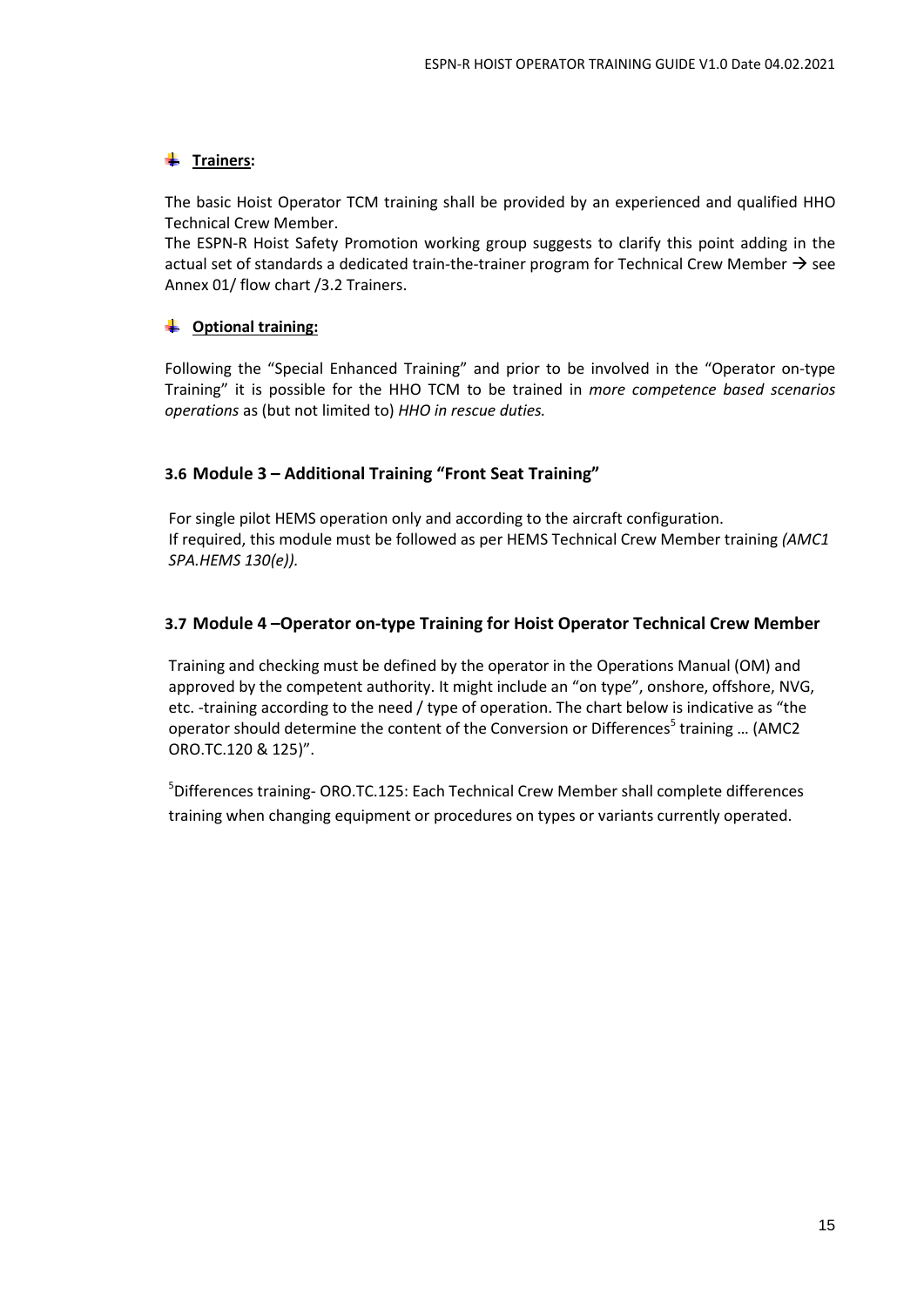| $\frac{1}{2}$ Module 04 - Operator on-type Training - Hoist Operator Technical Crew Member: |  |
|---------------------------------------------------------------------------------------------|--|
|---------------------------------------------------------------------------------------------|--|

| Module 4    | Topics to be covered<br>(not limited to)                                                                                                                                                                                                                                                                                                                                                                                                             | Contents (not limited to)                                                               | Guideline for<br>recommended<br>duration of training | references                                                                    |
|-------------|------------------------------------------------------------------------------------------------------------------------------------------------------------------------------------------------------------------------------------------------------------------------------------------------------------------------------------------------------------------------------------------------------------------------------------------------------|-----------------------------------------------------------------------------------------|------------------------------------------------------|-------------------------------------------------------------------------------|
| Theoretical | Technical aspect of the aircraft;<br>$\bullet$<br>Technical aspect of the hoist;<br>$\bullet$<br>Company specific procedures and<br>$\bullet$<br>phraseology;<br>Dangerous goods;<br>$\bullet$<br>Passenger briefing;<br>$\bullet$<br>CRM and crew Coordination.<br>$\bullet$<br>Specific knowledge about the local<br>$\bullet$<br>mission area (e.g. web-based obstacle<br>maps)<br>Specific rescue equipment used by<br>$\bullet$<br>the operator | "On type" aircraft limitations;<br>$\bullet$<br>"On type" hoist system and Limitations; | Specified by the<br>operator                         | Contents as per<br>AMC1 ORO.TC.120 &<br>125.<br><b>ESPN-R Proposal</b>        |
| Practical   | Hoist system;<br>$\bullet$<br>Aircraft and equipment preparation;<br>$\bullet$<br>Location of on-board fire<br>$\bullet$<br>extinguisher;<br>Location of normal and emergency<br>$\bullet$<br>exits;<br>Location of safety equipment;<br>$\bullet$<br>Preparing and handling of the<br>$\bullet$<br>specifically used rescue equipment                                                                                                               | "On type" aircraft limitations;<br>"On type" hoist system and Limitations;              | Specified by the<br>operator                         | Contents as per<br>AMC1 ORO.TC.120 &<br>125.<br><b>ESPN-R Proposal</b>        |
| Flight      | Company specific procedures and<br>$\bullet$<br>phraseology;<br>Task-specific training (as Hoist<br>$\bullet$<br>Operator)<br><b>CRM</b> and crew Coordination                                                                                                                                                                                                                                                                                       |                                                                                         | Specified by the<br>operator                         | Contents as per<br>AMC1 ORO.TC.120 &<br>125.<br>$+$<br><b>ESPN-R Proposal</b> |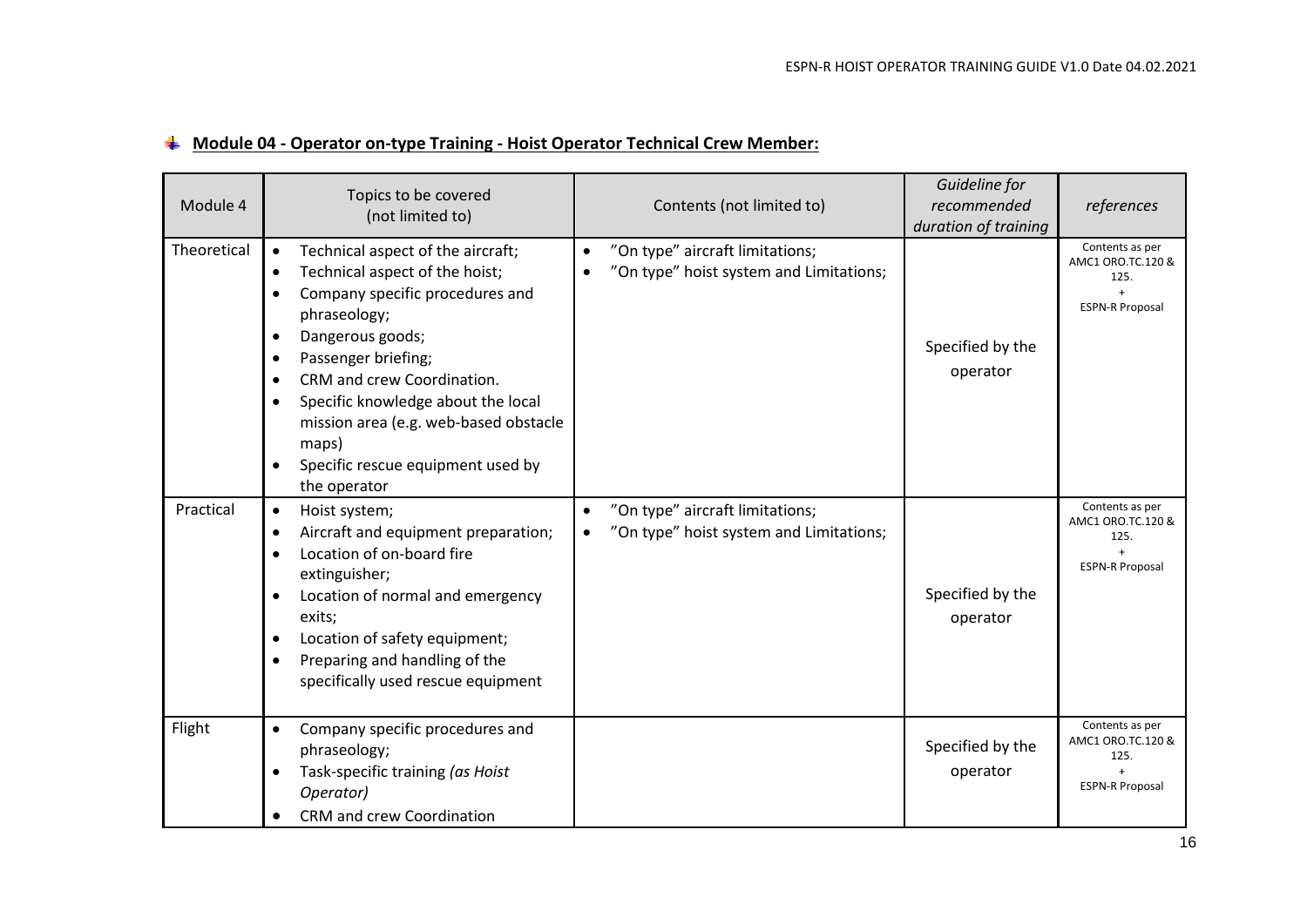| Proficiency<br>Flight<br>checks | As per flight crew<br>AMC1 SPA.HHO.130 (f)(1) | Local area meteorology;<br>HHO flight planning;<br>Normal and simulated HHO procedure<br>incl. correct use of the HHO checklists<br>HHO departures;<br>Transition to and from the hover at the<br>HHO site;<br>Normal and simulated emergency HHO<br>procedures;<br>CRM and crew Coordination. | Specified by the<br>operator | Regulation (EU)<br>965/2012 on air<br>operations<br>AMC1 SPA.HHO.130<br>$(f)(1) +$<br>AMC1 ORO.TC.110 (3)<br><b>ESPN-R PROPOSAL</b> |
|---------------------------------|-----------------------------------------------|------------------------------------------------------------------------------------------------------------------------------------------------------------------------------------------------------------------------------------------------------------------------------------------------|------------------------------|-------------------------------------------------------------------------------------------------------------------------------------|
|---------------------------------|-----------------------------------------------|------------------------------------------------------------------------------------------------------------------------------------------------------------------------------------------------------------------------------------------------------------------------------------------------|------------------------------|-------------------------------------------------------------------------------------------------------------------------------------|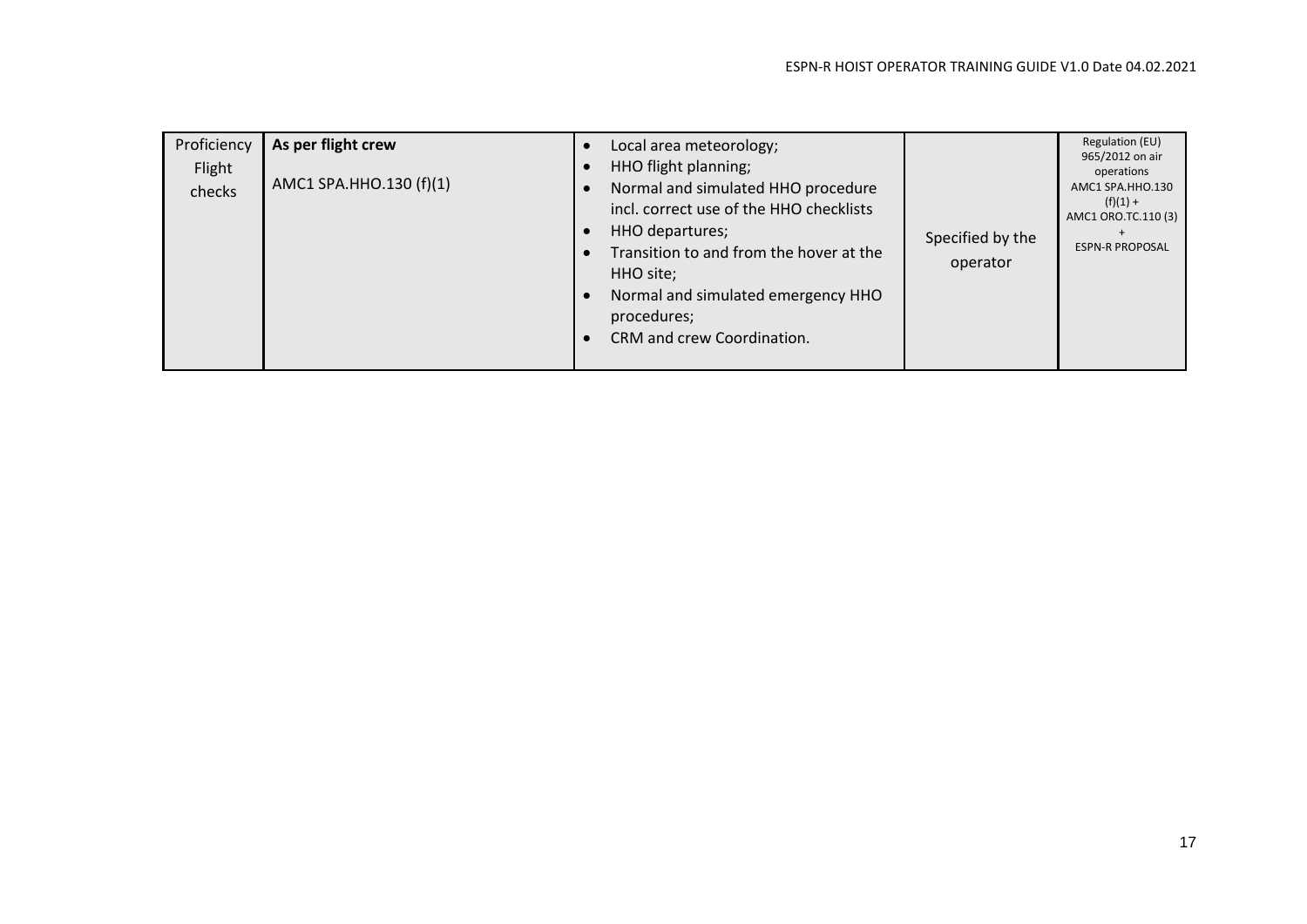### **4. CONDITIONS FOR ASSIGNMENT TO DUTIES / REFERENCE ORO.TC.105**

### **4.1 Hoist Operator Technical Crew Member**

**(a)**Technical crew members in commercial air transport HHO (HEMS, NVIS) operations shall only be assigned duties if they:

**(1)** have completed all applicable training recommended by this document to perform the assigned duties or be already experienced as a hoist operator (with grandfather rights).

### **Grandfather rights**

For operators with proven/existing experience: the grandfathering of standards needs to be carefully

considered.

For newly to be trained hoist operators the changed guidelines enable more opportunities to maintain and obtain justified and documented permission of the respective operation.

A "grandfathering right" is foreseen to be granted to experienced hoist operators with the target to being not detrimental to the overall safety target. It is to be evaluated on a case by case basis and credits should be granted on basis of proportionality in considering several criteria.

### **Recommended Criteria:**

- $\checkmark$  2 years of operational activity:
- $\checkmark$  200 HEC hoist <sup>6</sup> cycles as the minimum;
- $\checkmark$  fill the proven/existing experience, aeronautic, and operational background.

**(2)** have been checked as proficient to perform all assigned duties in accordance with the procedures specified in the operations manual.

**(3)** are physically and mentally fit to safely discharge assigned duties and responsibilities; (Ref: GM1 ORO.TC.105 Conditions for assignment to duties).

### **4.2 Self-employed, freelance, part-time Hoist Operator Technical Crew Member /ORO.TC.105**

**(b)** Before assigning to duties Technical Crew Members who are self-employed and/or working on a freelance or part-time basis, the operator shall verify that all applicable requirements of this Subpart are complied with, taking into account all services rendered by the technical crew member to other operator(s) to determine in particular:

- **(1)** the total number of aircraft types and variants operated;
- **(2)** the applicable flight and duty time limitations and rest requirements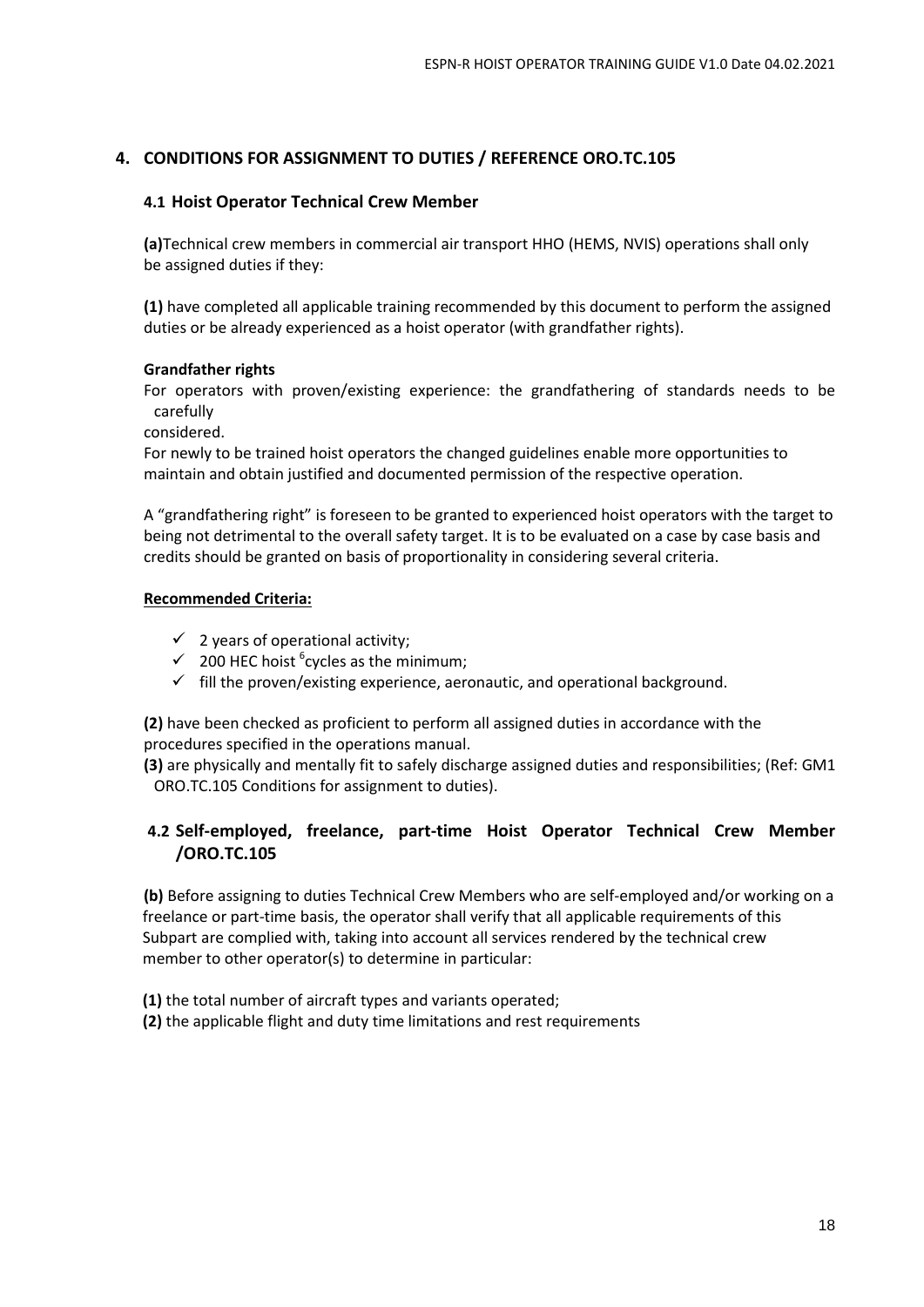### **5. RECENCY – SPA-HHO.130 "Crew Requirements"**

Hoist Operator Technical Crew Member conducting Helicopter Hoist Operations shall have completed in the last 90 days:

(1) when operating by day: any combination of **three day or night <sup>6</sup> cycles**, each of which shall include a transition to and from the hover.

(2) When operating by night: **three night hoist <sup>6</sup> cycles**, each of which shall include a transition to and from the hover.

**<sup>6</sup>Hoist cycle**: each of which shall include a transition from and to the hover, ideally: one hoisting down and up of the hook with either delivering or picking up a person or an object to or from a surface (land, sea, deck, raft etc…)

### **6. RECURRENT TRAINING – ORO-TC.135 "Recurrent Training"**

(a) Within every 12-month period, each Technical Crew Member shall undergo recurrent training relevant to the type or class of aircraft and equipment that the Technical Crew Member operates. Elements of CRM shall be integrated into all appropriate phases of the recurrent training. (b) Recurrent training shall include theoretical and practical instruction and practice.

The ESPN-R recommend that in addition to the ORO.TC.135 and AMC1. ORO.TC.135, the Hoist Operations Technical Crew Member should perform flight activities including hoist operations or perform, when available, an activity on a simulation device in line with a competency-based approach.

#### *7. MISCELLEANEOUS*

- (a) ESPN-R hoist safety promotion working group proposes, flight crew members (Pilots) involved in hoist operations and HHO passengers (e.g. scheduled/commercial passenger transport) have to perform a standardized initial training that should be conducted in accordance with uniform authority regulations or based on another acceptable industrial standard (which is not covered in this document) prior starting HHO duties.
- (b) It is **not recommended** to train both HHO Pilot ab-initio and HHO TCM ab-initio together at the same time.
- (c) This document is not related to HEMS, NVIS, External sling load operations and task specialists.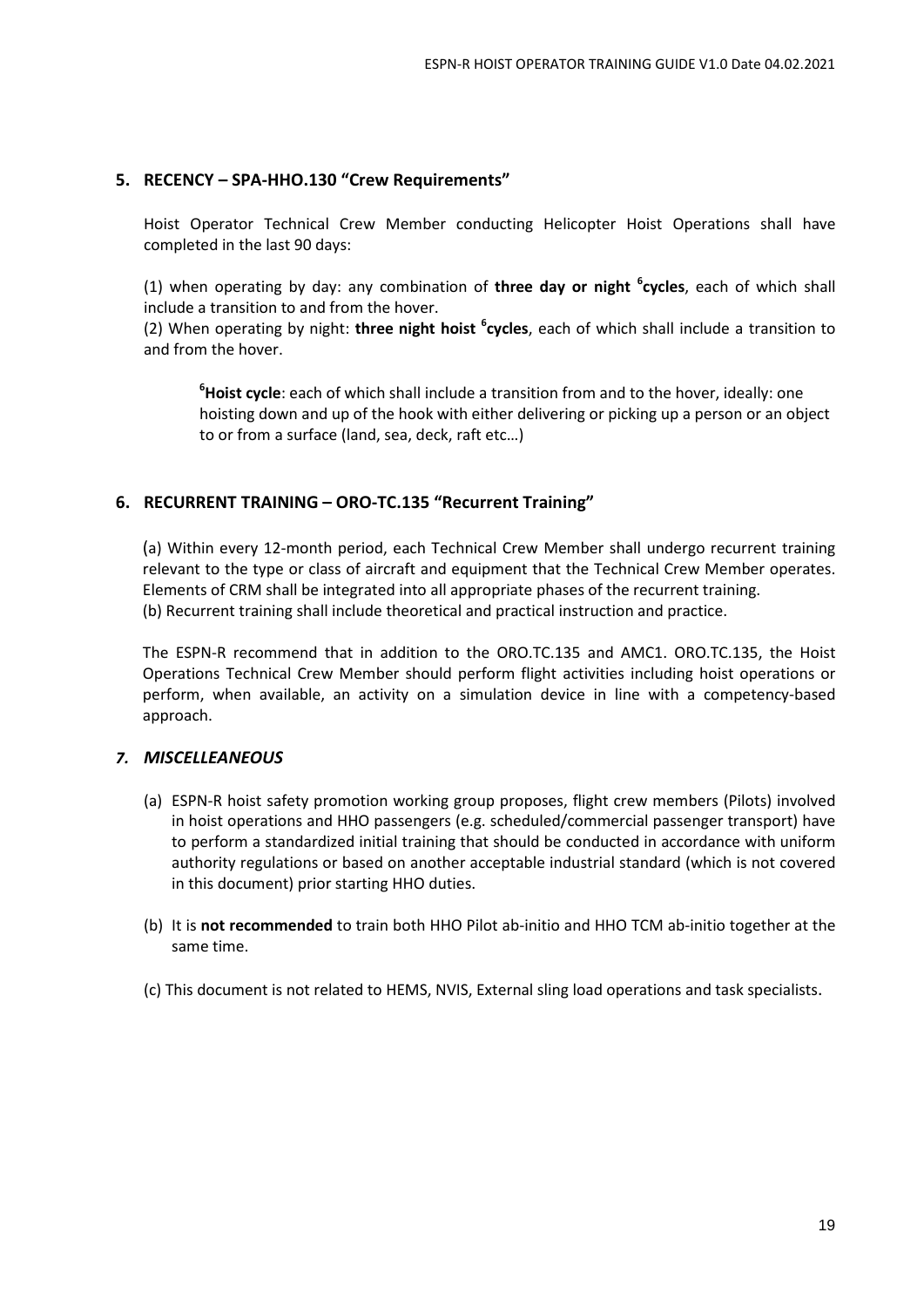## **ANNEX 01**

### **1. From Hoist Operator to Senior Hoist Operator Trainer:**

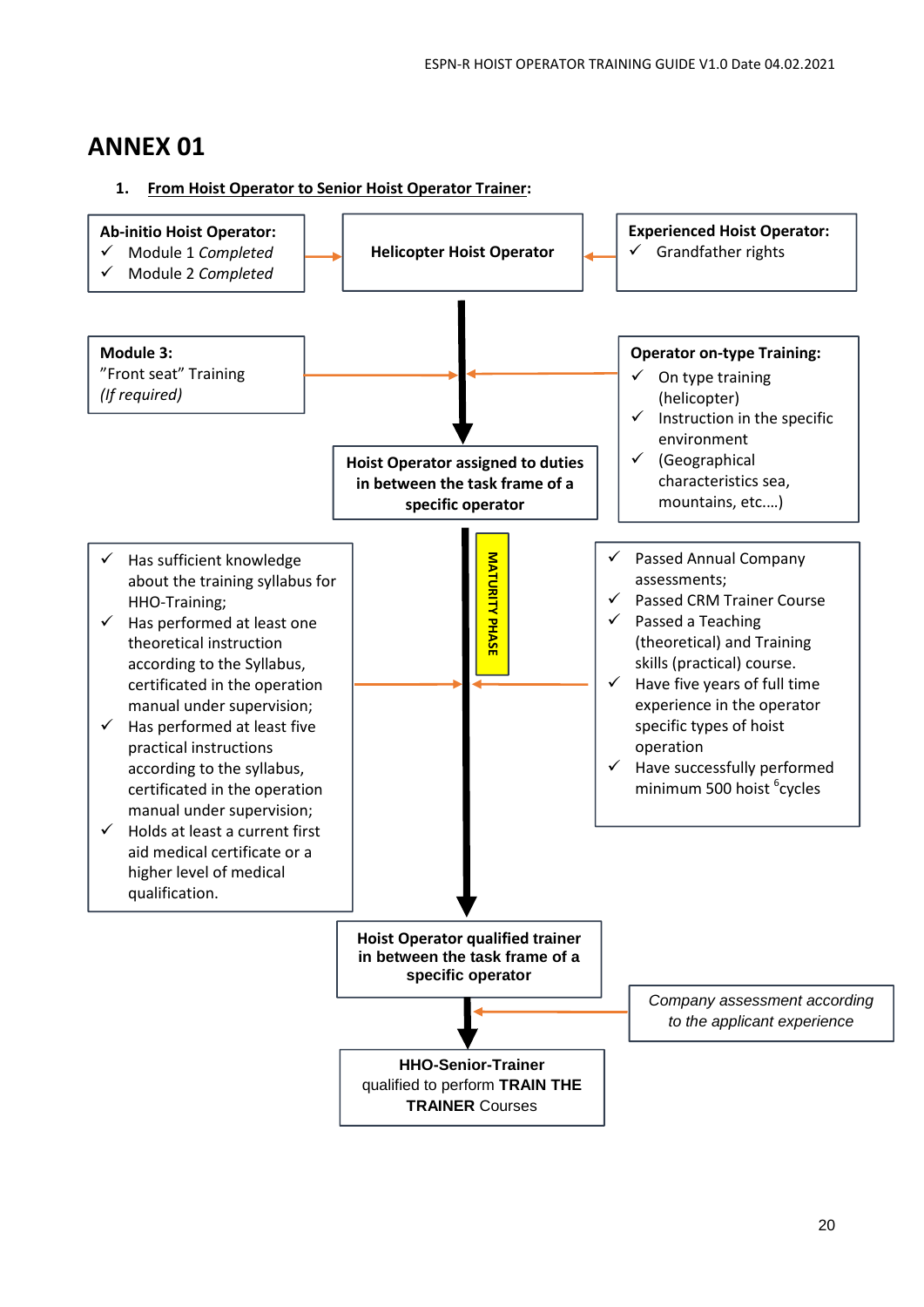#### **2. Module 01 trainings syllabus HHO Instructor –** *Learning & Teaching*

The basic requirement for a HHO trainer is the successful completion of an assessment. The focus here is on soft skills such as:

- Character suitability;
- Safety-conscious action;
- CRM principles in relation to the Helicopter Hoist Operation;
- Conscious action in stress situations.

| Training section Learning and teaching |                                          |                                                                                                                                                                                                         |                                                    |  |
|----------------------------------------|------------------------------------------|---------------------------------------------------------------------------------------------------------------------------------------------------------------------------------------------------------|----------------------------------------------------|--|
| Module 01                              | Topics to be covered<br>(not limited to) | <b>Contents (not limited to)</b>                                                                                                                                                                        | <b>Recommended duration</b><br>of training (hh:mm) |  |
| Index 1<br>Theoretical                 | • Basics of learning                     | • Basics of adult education<br>• motivation<br>• Perception and understanding<br>• Behavior and transmission<br>• Learning obstacles / Learning incentives<br>• learning progress<br>• learning methods | 3:00                                               |  |
| Index 2<br>Theoretical                 | • The teaching activities                | • The role of the teacher / instructor<br>• Basics of successful teaching<br>• lesson planning<br>• learning objectives<br>• Teaching aids and media<br>• forms of teaching<br>• communication          | 3:00                                               |  |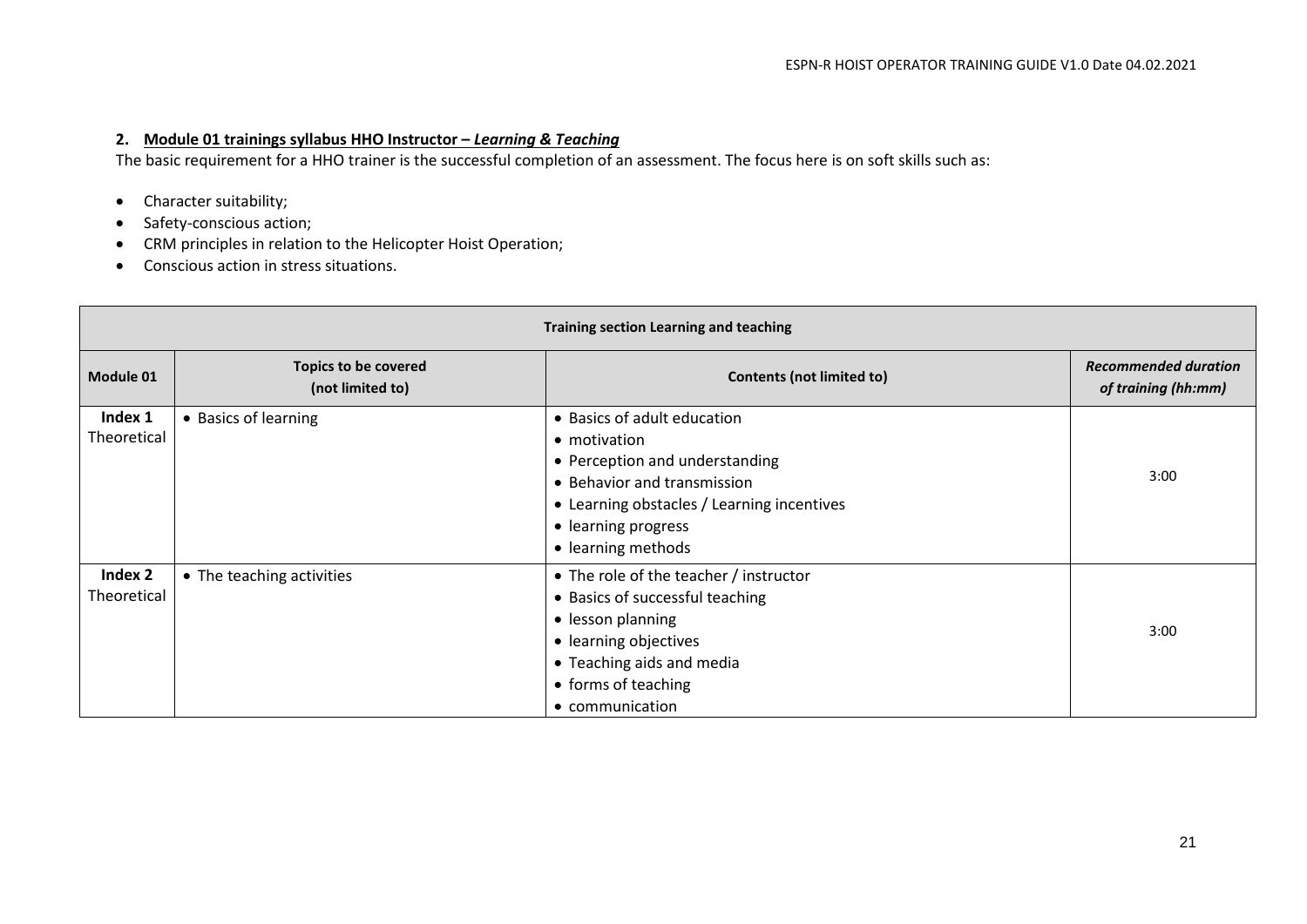| Index 3     | • Group dynamic processes | • Advantages and disadvantages of group dynamics                                                                                                                                      |       |
|-------------|---------------------------|---------------------------------------------------------------------------------------------------------------------------------------------------------------------------------------|-------|
| Theoretical |                           | • What does group dynamics mean?                                                                                                                                                      |       |
|             |                           | • The group phases                                                                                                                                                                    |       |
|             |                           | • Watch group                                                                                                                                                                         |       |
|             |                           | • Communication patterns in the group                                                                                                                                                 |       |
|             |                           | • Hierarchies or roles in a group                                                                                                                                                     |       |
|             |                           | • Development of standards in groups                                                                                                                                                  | 3:00  |
|             |                           | • Analyzing groups                                                                                                                                                                    |       |
|             |                           | • Identify group potential                                                                                                                                                            |       |
|             |                           | • Controlling and influencing groups                                                                                                                                                  |       |
|             |                           | • Promoting group and team development                                                                                                                                                |       |
|             |                           | • Countering conflicts and resistance within the group                                                                                                                                |       |
|             |                           | • Get group feedback                                                                                                                                                                  |       |
| Index 4     | • Practical exercises     | • teaching samples                                                                                                                                                                    | 3:00  |
| Practical   |                           |                                                                                                                                                                                       |       |
|             |                           |                                                                                                                                                                                       |       |
|             |                           | For Indication, The training section "Learning and Teaching" is based on the standard of the training certificate ADA "Training of Trainers" issued by the German Chamber of Industry |       |
|             |                           | and Commerce and the Chamber of Skilled Crafts.                                                                                                                                       |       |
|             |                           |                                                                                                                                                                                       |       |
|             |                           |                                                                                                                                                                                       | 12:00 |
|             |                           |                                                                                                                                                                                       |       |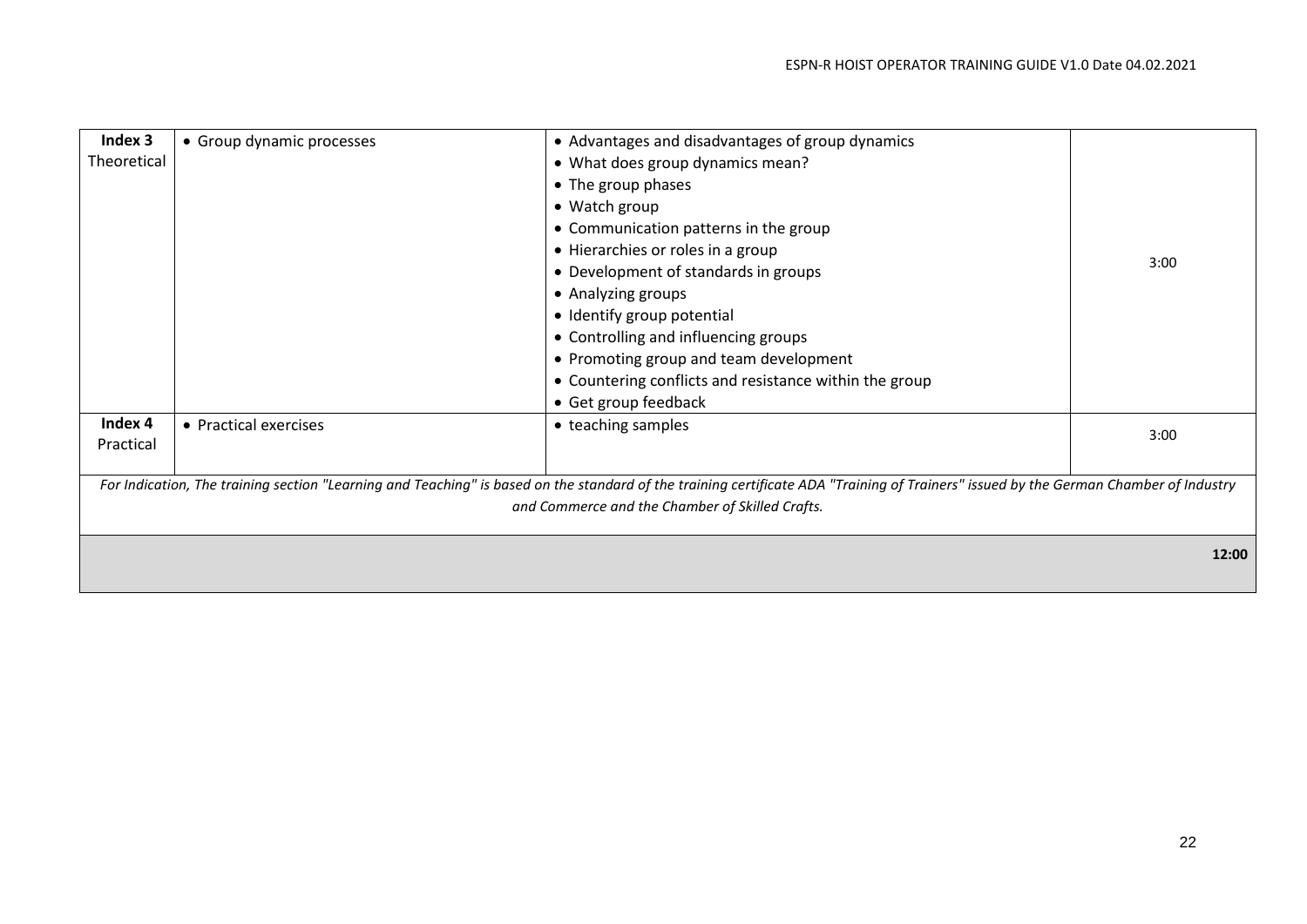### **3. Module 02 Trainings syllabus HHO Instructor –** *Theoretical Activities*

| <b>Training section theory</b>      |                                                 |                                                                                                                                                                                      |                                                    |  |  |  |  |  |  |
|-------------------------------------|-------------------------------------------------|--------------------------------------------------------------------------------------------------------------------------------------------------------------------------------------|----------------------------------------------------|--|--|--|--|--|--|
| Module 02                           | <b>Topics to be covered</b><br>(not limited to) | <b>Contents (not limited to)</b>                                                                                                                                                     | <b>Recommended duration of</b><br>training (hh:mm) |  |  |  |  |  |  |
| Index 1<br>Theoretical              | Standard procedures and basic knowledge         | Repetition and standardization of the basic knowledge from the<br>HHO basic training as well as the extended sectors of the HHO<br>duties.                                           | 03:00                                              |  |  |  |  |  |  |
| Index 2<br>Theoretical              | Crew coordination concept                       | Crew cooperation during training flights                                                                                                                                             | 01:30                                              |  |  |  |  |  |  |
| Index 3<br>Theoretical              | Placing of emergency procedures                 | Recording of emergency procedures during the training of HHO<br>$\bullet$<br>crewmembers.                                                                                            | 01:30                                              |  |  |  |  |  |  |
| Index 4<br>Theoretical              | Proficiency checks                              | Basics of the execution of proficiency checks in the HHO operation<br>$\bullet$<br>at HHO-TCM.                                                                                       | 01:30                                              |  |  |  |  |  |  |
| Index 5<br>Theoretical              | Legal regulations at law                        | Aviation legal regulations on helicopter hoist operation and the<br>associated instructor activity.                                                                                  | 01:00                                              |  |  |  |  |  |  |
| Index 6<br>Theoretical              | Documentation and verification<br>$\bullet$     | Providing the legally compliant documentation;<br>$\bullet$<br>Filling in the flight training course files;<br>Check flight forms and the archiving periods associated with<br>them. | 01:00                                              |  |  |  |  |  |  |
| <b>Theoretical</b><br><b>Checks</b> | Knowledge examination                           | Multiple Choice Questions covering knowledge from the indexes<br>$1-6;$<br>75% of correct answers to pass the exam.                                                                  | 01:00                                              |  |  |  |  |  |  |
|                                     |                                                 |                                                                                                                                                                                      | 10:30                                              |  |  |  |  |  |  |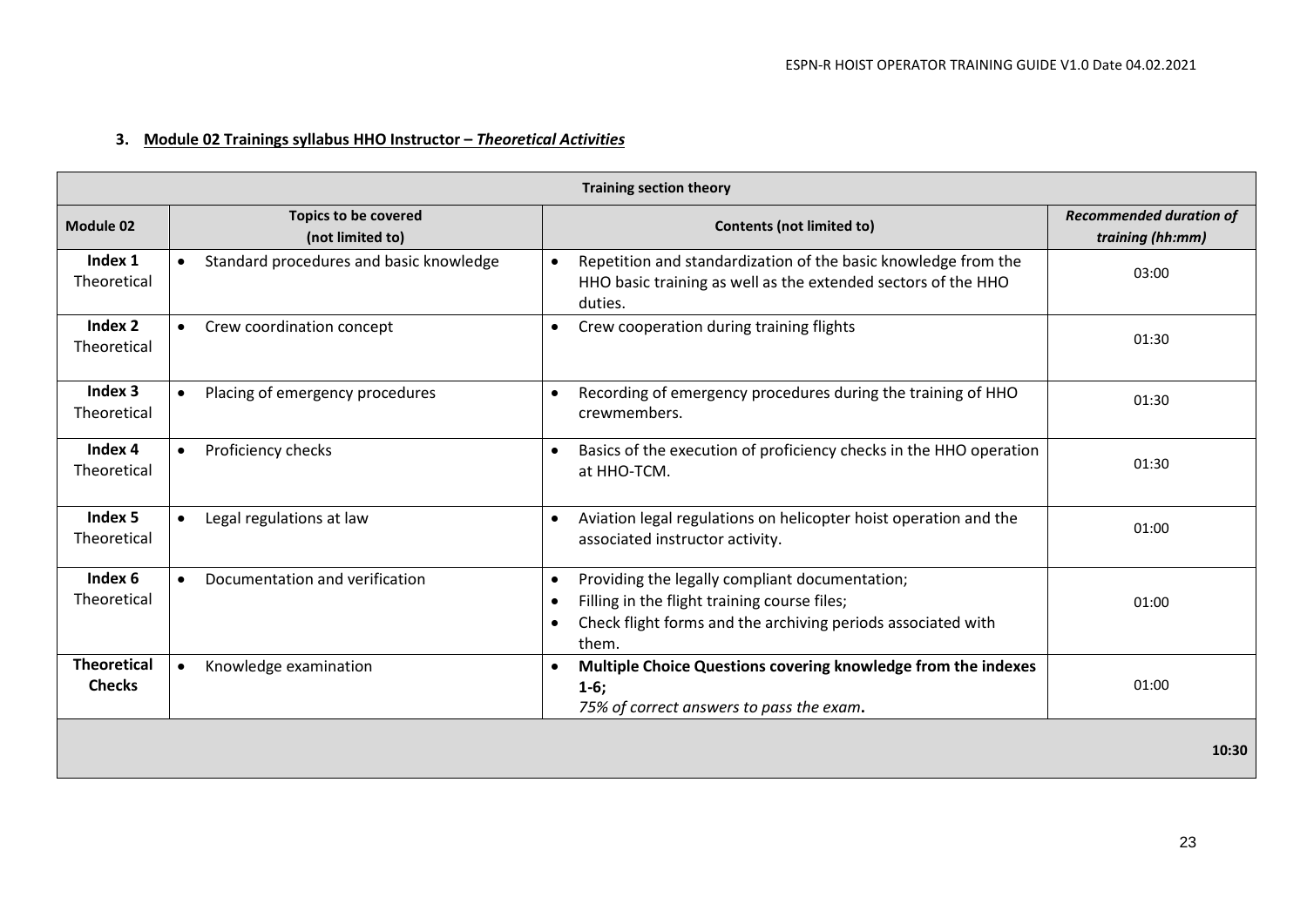### **4. Module 3 Trainings syllabus HHO Instructor –** *Flight activities*

| <b>Practical training</b> |                                                 |                                                                                                                                                                                                                                                                                  |                                                                |                                                             |  |  |  |  |  |  |
|---------------------------|-------------------------------------------------|----------------------------------------------------------------------------------------------------------------------------------------------------------------------------------------------------------------------------------------------------------------------------------|----------------------------------------------------------------|-------------------------------------------------------------|--|--|--|--|--|--|
| Module 3                  | <b>Topics to be covered</b><br>(not limited to) | <b>Contents (not limited to)</b>                                                                                                                                                                                                                                                 | Recommended duration of training-performance<br>based approach |                                                             |  |  |  |  |  |  |
|                           |                                                 |                                                                                                                                                                                                                                                                                  | <b>Flight time</b>                                             | Hoist <sup>6</sup> cycles                                   |  |  |  |  |  |  |
| Index 1<br>Flight         | Standardisation of<br>procedures                | Standard procedure in Helicopter Hoist Operation;<br>$\bullet$<br>Emergency procedure in the Helicopter Hoist Operation;<br>$\bullet$                                                                                                                                            | 02:00                                                          | 9                                                           |  |  |  |  |  |  |
| Index 2<br>Flight         | Crew cooperation                                | Training of crew cooperation during training flights in real<br>$\bullet$<br>environment in Helicopter Hoist Operation;                                                                                                                                                          | 00:30                                                          | 3                                                           |  |  |  |  |  |  |
| Index 3<br>Flight         | <b>Training HHO students</b>                    | Procedures for the training of HHO crew members;<br>$\bullet$<br>At the beginning, a different instructor is used as a student, in the<br>second step it is a real training situation for primary school<br>students of HHO crew members;                                        | 01:15                                                          | 6                                                           |  |  |  |  |  |  |
| Index 4<br>Flight         | <b>Emergency procedures</b>                     | Recording of emergency procedures during the training of HHO<br>$\bullet$<br>crew members;<br>How do I intervene sensibly?<br>$\bullet$<br>Safety-/ Situation and awareness.<br>$\bullet$                                                                                        | 01:15                                                          | Δ                                                           |  |  |  |  |  |  |
| Index 5<br>Flight         | Flight training and<br>proficiency checks       | Simulation of proficiency checks based on the legal requirements<br>$\bullet$<br>under consideration of minimum flight time and minimum hoist<br><sup>6</sup> cycles in real operational environment.                                                                            | 01:00                                                          | 5                                                           |  |  |  |  |  |  |
| <b>Checks</b><br>Flight   | Competency assessment                           | Examination and evaluation of the theoretical and practical<br>$\bullet$<br>training contents module 2 and module 3 in the form of a<br>simulated acceptance of a proficiency check of a HHO<br>crewmember. The HHO crewmember is simulated by an<br>experienced HHO Instructor. | 00:30                                                          | 3                                                           |  |  |  |  |  |  |
|                           |                                                 |                                                                                                                                                                                                                                                                                  | 06:30                                                          | 30 Hoist <sup>6</sup> cycles<br><b>Estimation Guideline</b> |  |  |  |  |  |  |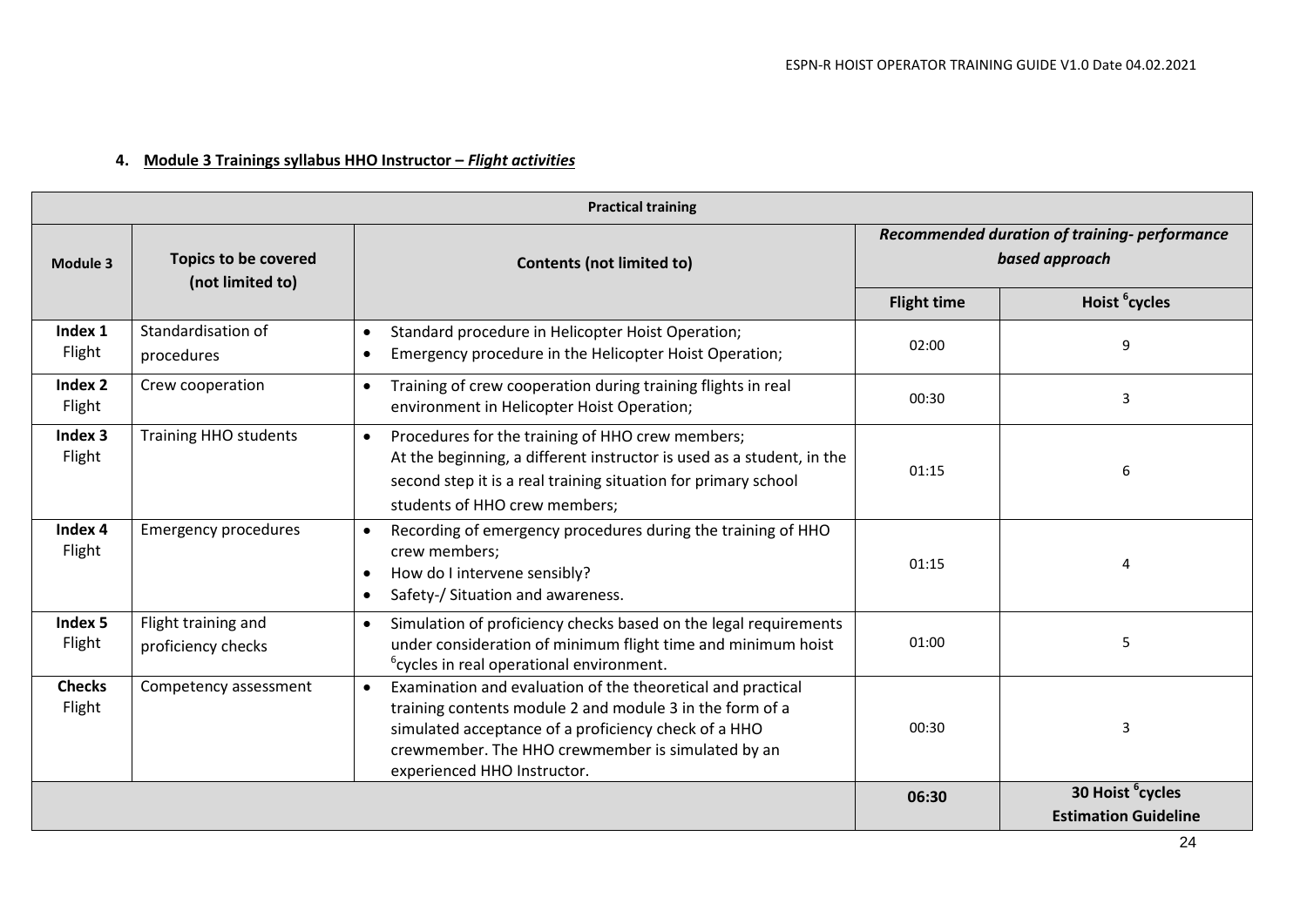

#### **5. Example for step process HHO TCM training –** *From HO to HO Senior Instructor*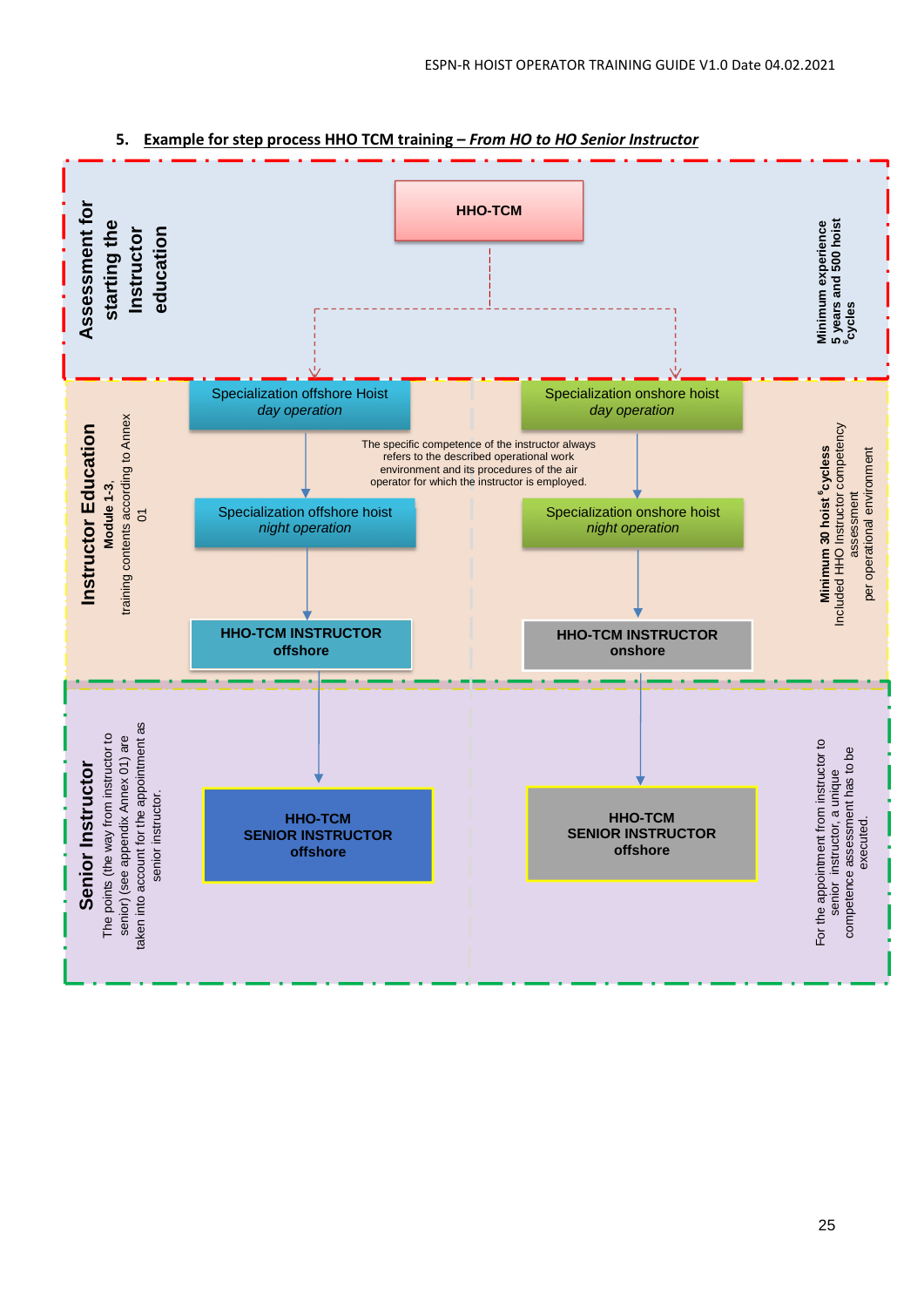# **ANNEX 02**

#### **1. Example for step process HHO TCM training –** *from basic HO to HO*



OPC: Operator Proficiency Check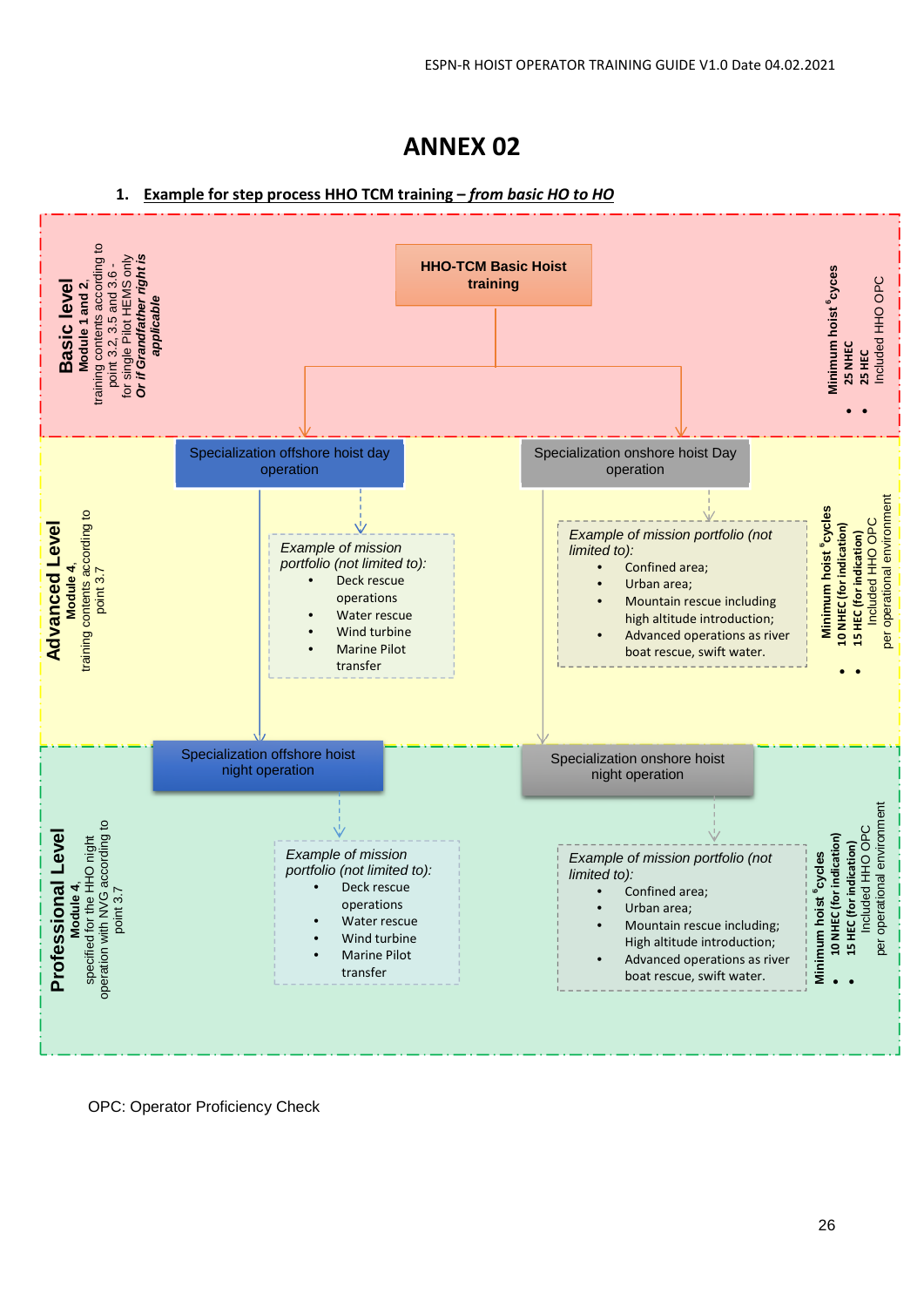# **ANNEX 02**

### **2. Example for syllabus proposal for flight activities Module 02-** *basic Hoist Operator*

| <b>SCORING METHOD</b> |                                                                           |  |  |  |  |  |  |
|-----------------------|---------------------------------------------------------------------------|--|--|--|--|--|--|
| D                     | Demonstration;                                                            |  |  |  |  |  |  |
|                       | Performance above average;                                                |  |  |  |  |  |  |
|                       | Detects errors independently and eliminates them. Training goal achieved; |  |  |  |  |  |  |
| 3                     | Makes occasional mistakes, exercise must be repeated;                     |  |  |  |  |  |  |
| 4                     | Frequently makes mistakes, must be corrected, repeat exercise.            |  |  |  |  |  |  |

|                                |                                                                                      |   |   |   | <b>FLIGHTS</b> |   |   |   |    |                        |
|--------------------------------|--------------------------------------------------------------------------------------|---|---|---|----------------|---|---|---|----|------------------------|
|                                | <b>MANOUVERS/TASKS/PROCEDURES</b>                                                    | 2 | 3 | 4 | 5              | 6 | 8 | 9 | 10 | <b>Final</b><br>Result |
|                                | Pre-flight briefing                                                                  |   |   |   |                |   |   |   |    |                        |
|                                | Preparing the helicopter and specialist equipment for HHO                            |   |   |   |                |   |   |   |    |                        |
| <b>OPERATOR</b><br><b>ABUS</b> | Weight and center of gravity management                                              |   |   |   |                |   |   |   |    |                        |
| <b>TIAS</b>                    | Operation of inter-communication and radio equipment                                 |   |   |   |                |   |   |   |    |                        |
| AB-INITIO HOIST                | Communication                                                                        |   |   |   |                |   |   |   |    |                        |
| TRAINING                       | Performed hoist checks and pre-winching checks                                       |   |   |   |                |   |   |   |    |                        |
|                                | Guidance over HHO sites                                                              |   |   |   |                |   |   |   |    |                        |
|                                | Standard winching circuit                                                            |   |   |   |                |   |   |   |    |                        |
|                                | Aircraft positioning using standard phraseology between Hoist<br>Operator and Pilot; |   |   |   |                |   |   |   |    |                        |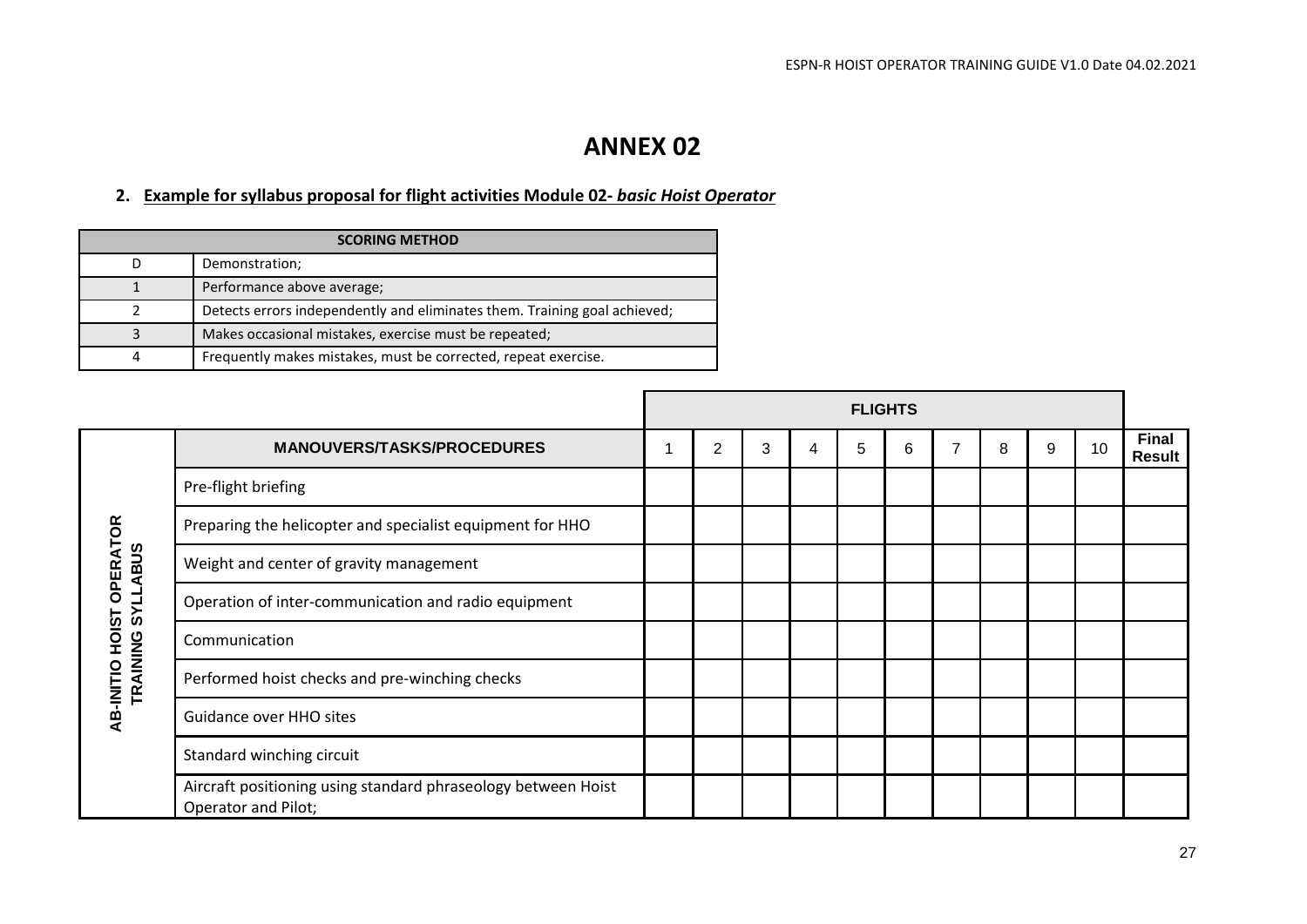|                                                                      | Horizontal and vertical rotor and tail clearance;                                                        |  |  |  |  |  |  |
|----------------------------------------------------------------------|----------------------------------------------------------------------------------------------------------|--|--|--|--|--|--|
|                                                                      | Operation of hoist equipment;                                                                            |  |  |  |  |  |  |
|                                                                      | Non HEC single lift (use of load) on clear area;                                                         |  |  |  |  |  |  |
|                                                                      | Hoist malfunctions and emergency procedures;                                                             |  |  |  |  |  |  |
| <b>OPERATOR</b>                                                      | Aircraft malfunctions and emergency procedures, including<br>simulation of an engine failure (fly away); |  |  |  |  |  |  |
| <b>SYLLABUS</b><br><u>is</u><br>호<br>포<br>AB-INITIO HOI!<br>TRAINING | <b>HEC Single and double lifts;</b>                                                                      |  |  |  |  |  |  |
|                                                                      | Techniques for handling HHO Passenger;                                                                   |  |  |  |  |  |  |
|                                                                      | Standard hand signals;                                                                                   |  |  |  |  |  |  |
|                                                                      | Control of the swing and spinning avoidance;                                                             |  |  |  |  |  |  |
|                                                                      | Area reconnaissance, detection of specific dangers relating to<br>the operating environments;            |  |  |  |  |  |  |
|                                                                      | Elements of CRM like decision making, situation awareness (but<br>not limited to);                       |  |  |  |  |  |  |
|                                                                      | De-briefing;                                                                                             |  |  |  |  |  |  |

Scoring method: After each flight the Hoist Operator Instructor will evaluate and give a score to the student. The scoring method might be defined by the operator (and/or an ATO) and can use numbers or letters, the final score (after completing the recommended 25NHEC + 25HEC hoist <sup>6</sup>cycles) must be above the limit defined by the Operator. In addition, the Operator might define a minimum level to obtain for each flight sortie, If the level is not reached the student shall perform the same sortie again.

Note: the training concept is based on a competence based and the recommended number of hoist cycles. Hoist cycles may be reduced or increased, based on the demonstrated performance skill of the student hHoist cycle shall include a transition from and to the hover, ideally hoisting down and up of the hoist hook with either delivering or picking up a person or an object to or from a surface (land, sea, deck, raft etc…)